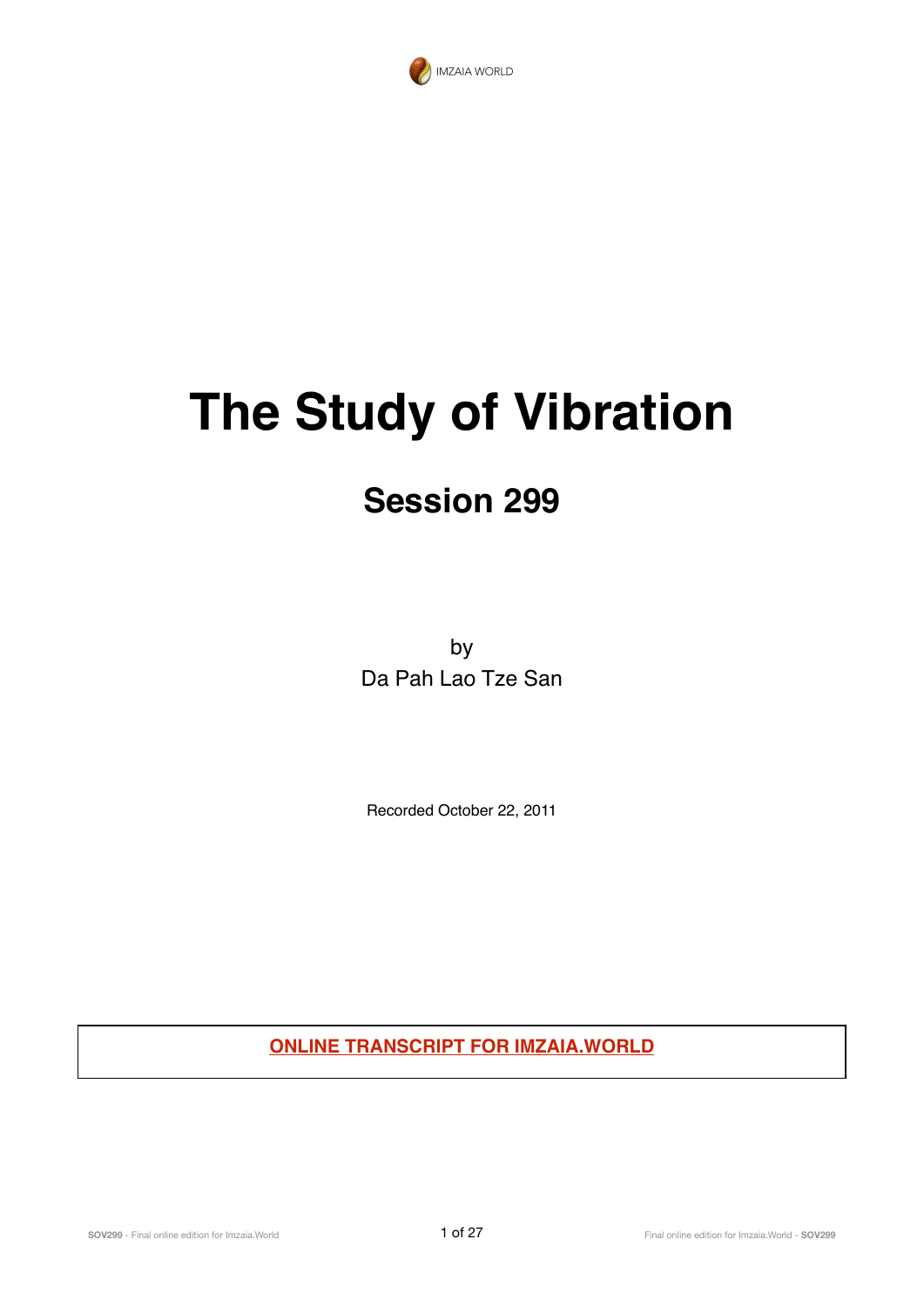

## **Session Description**

In Session 299, Da Pah Lao Tze San concludes the gathering by inviting anyone in the Akeyasan Student Body to enter into conversation with him.

After a short introduction with Da Pahdasan'ka Barak Solarys San, who discusses with Da Pah Lao Tze San the practicality of working with unconscious versus conscious aspects, some of the Akeyasan Students that are present during the recording of this "Life After Ascension of All Matter" seminar in the Netherlands take the opportunity to ask their questions.

In this Session, Da Pah Lao Tze San explains and simplifies numerous topics which many seekers battle with at this stage of the ascension path. As such, Session 299 is considered by many students to be very helpful to their understanding of what it takes to enter ascension training in earnest.

## **Other Topics Include**

- Making necessary cuts and releasing what one needs to release on the ascension path
- Personality vs. ascending aspects
- The social context that complicates ascension for many
- Linearity is not… linear
- The choice for ascension is beyond this one lifetime
- Passion in the heart versus anguish in the head
- Counteracting the matrix using light bodies
- Ascension versus the erasion of the current personality & re-insertion into the matrix
- Theory versus practice
- The celebration of someone stepping onto the Ascension path
- Top lives versus other lifetimes and aspects
- The questions that drive the human soul
- The realization that identity means nothing
- The lack of sovereignty of many spiritual organizations
- Assisting the world by being the world
- Service to Others as part of the Ascension Spectrum
- Synchronicities and their meaning
- Compassion versus glory
- The fear for and the illusion of death
- Masculine versus feminine
- Artificial intelligence

Originally Titled: "A Satsang with Da Pah Lao Tze San" | Life After Ascension of All Matter series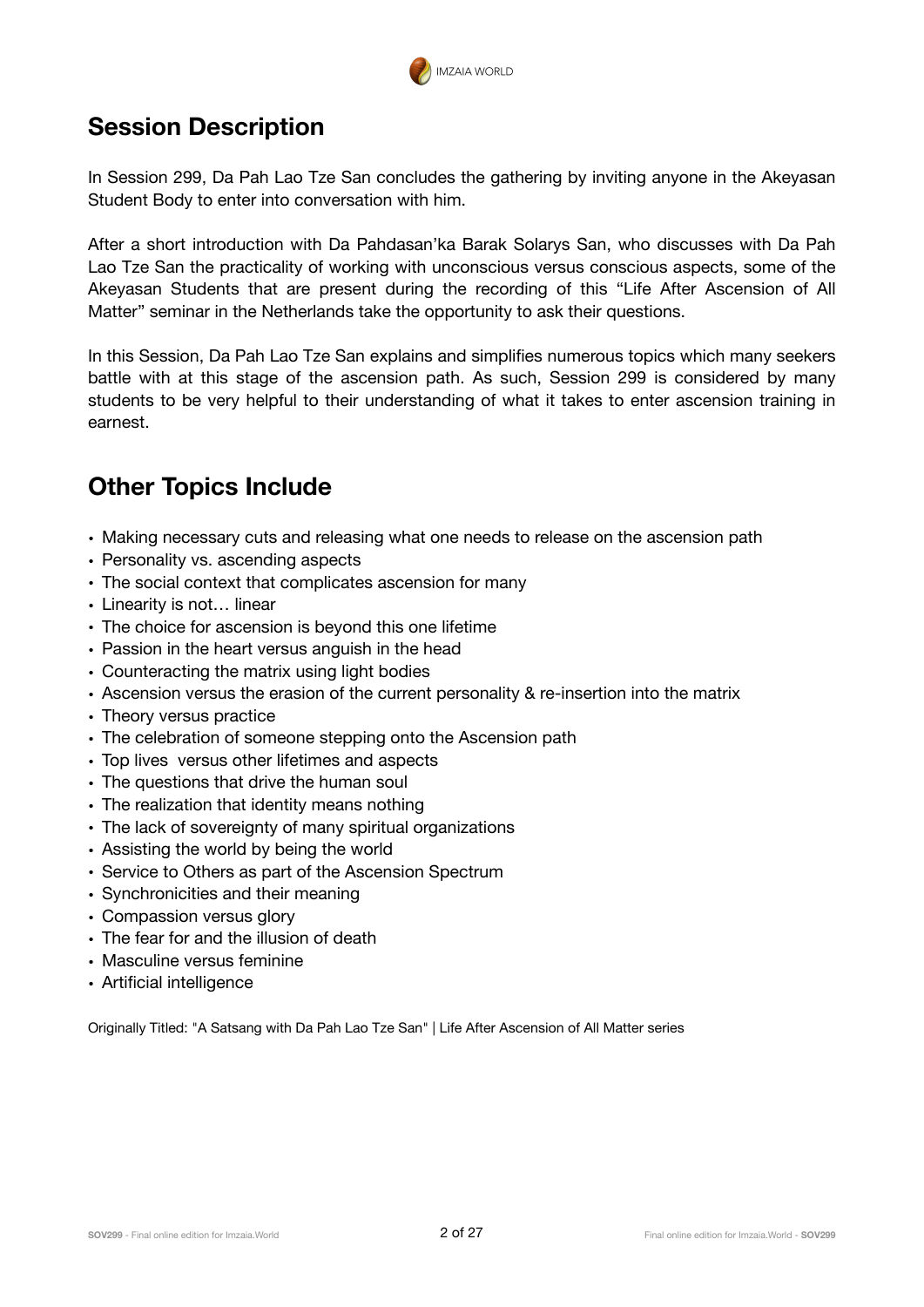

**Da Pah Lao Tze San**: Welcome to one and welcome to all! Tell me! You wanted to talk in private.

**Da Pahdasan'ka Barak Solarys San**: Yeah, I don't really have a question. I just wanted to open up the dialogue about what was spoken about earlier. It was fascinating to understand. What I did not quite get, is the difference between the interactions of conscious and unconscious aspects and how vibrational misalignment gets in the middle of that.

**Da Pah Lao Tze San**: It is very simple. The conscious aspects and the unconscious aspects do not interact.

**Da Pahdasan'ka Barak Solarys San**: So, it is just a case of this vibrational misalignment being in place; that means that, even if one aspect is conscious and the other person is not, there is just no way.

**Da Pah Lao Tze San**: There is no way that aspects will interact on that level, no. The attribute alignment, if you will, the way the universe is organized, will not let that happen. Let us not forget that aspects that are conscious and that are active, therefore, should not even exist in this matrix, in this universe.

**Da Pahdasan'ka Barak Solarys San**: Yes. It is almost impossible to have a conversation with two completely conscious aspects.

**Da Pah Lao Tze San**: Have you ever had one?

**Da Pahdasan'ka Barak Solarys San**: Yes, it is interesting after what we heard earlier to posit that question.

**Da Pah Lao Tze San:** Yes, yes, very much so. So, how are you doing with your aspects?

**Da Pahdasan'ka Barak Solarys San**: Well, I am certainly…

**Da Pah Lao Tze San**: Where do you feel you are?

**Da Pahdasan'ka Barak Solarys San**: You mean right this second?

**Da Pah Lao Tze San**: Right this second. Is there anything else?

**Da Pahdasan'ka Barak Solarys San**: I got a conscious aspect that is going to ascend in front. I have become much more aware about the shifts in these aspects lately. It has been fascinating actually, to see it more and more clearly, in the sense that there is a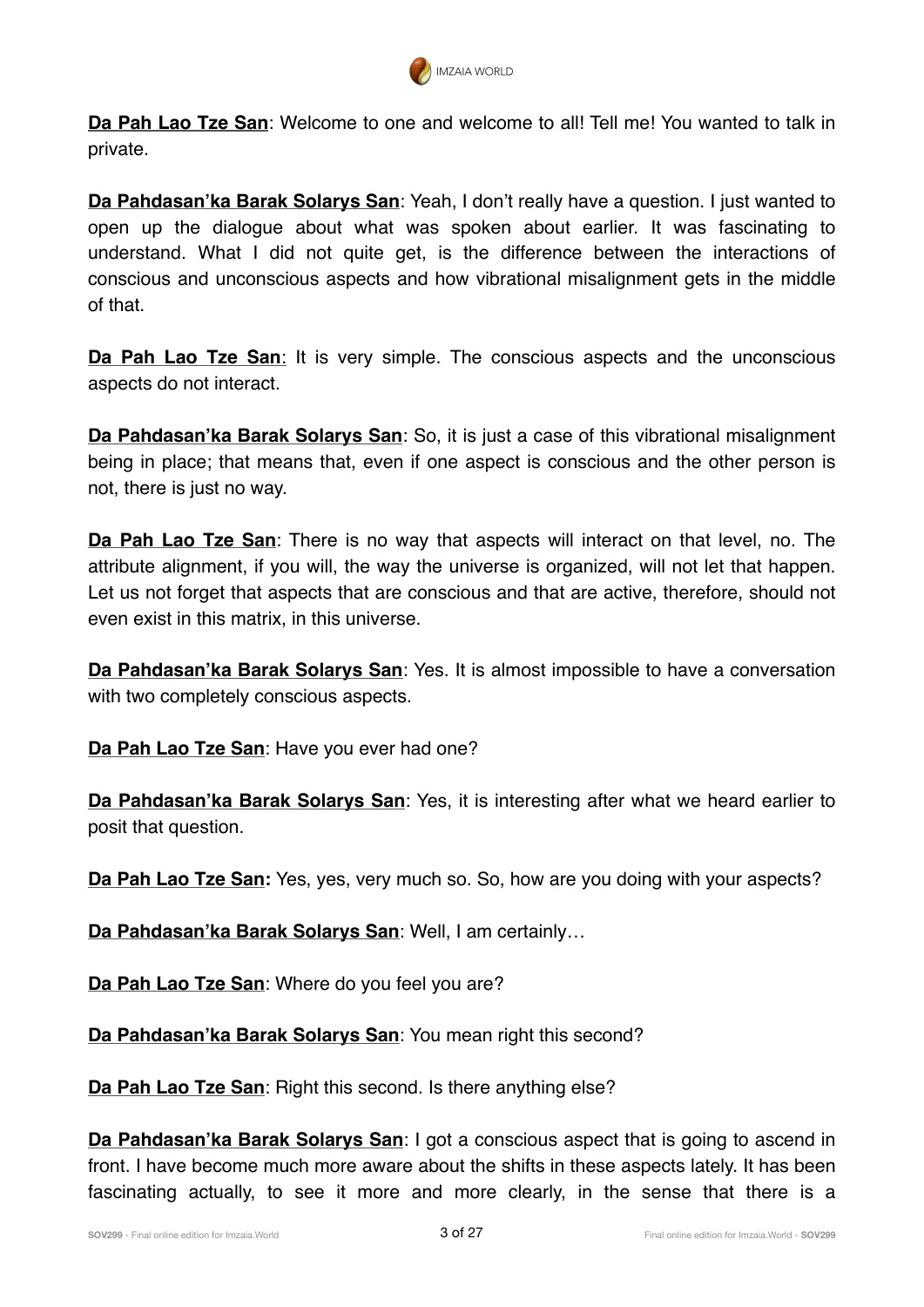

discernment or difference, how ever that is measured by the individual. In my case, it sometimes manifests in being a bit tired and withdrawn, but it is spotting it now in these early signs of it. It is actually an eye-opener to see that there is no need to analyzing yourself out of these situations with any kind of thoughts at all. It is just a basic recognizing; this aspect is in place or it is not and then doing something about it right there. I have really come to understand that.

#### **Da Pah Lao Tze San**: Yes, is it working for you?

**Da Pahdasan'ka Barak Solarys San**: Yes, it is. It is difficult at first when you are told about these things because the aspect is in place, of course. When you are told, the immediate response is often with resistance because the unconscious aspect is in front, but if you can actually find that immediately and switch it off, go back to the heart space and decide that that aspect is not what you want... Yes, it is extremely possible.

**Da Pah Lao Tze San**: Is there anyone here in this room that has absolutely no idea whatsoever what we are talking about?

**Akeyasan 1**: It is difficult to grasp.

**Da Pah Lao Tze San**: Oh, come here then! Greetings. So, let us have a chat.

#### **Recognizing Conscious/Unconscious Aspects**

**Akeyasan 1**: For me it is still theoretical. I don't grasp how I can be aware of these conscious and unconscious aspects in daily life.

**Da Pah Lao Tze San**: I can easily explain this to you. Let's talk about unconscious aspects for a while because those are the ones that you really have to be aware of. Let's just say that everything in your experience that brings you down, makes you smaller, narrows you, puts more parameters on you and, therefore, takes you out of the heart space, will be an aspect that is unconscious that is not designed for ascension. Instead, conscious aspects, everything that widens you, that expands you, that erases your limits, that takes you beyond the beyond, would be called ascending aspects. It is very simple.

And while you say and while others here would say that it is difficult for them to see the difference, actually, I will sit here and tell you that it is not true, that it is actually very easy, but people do not wish to see. If you wish to be very honest with yourself, if you open yourself up to what is really happening within you, then you will know whether it is something that is making you smaller or is whether it is making you bigger. And,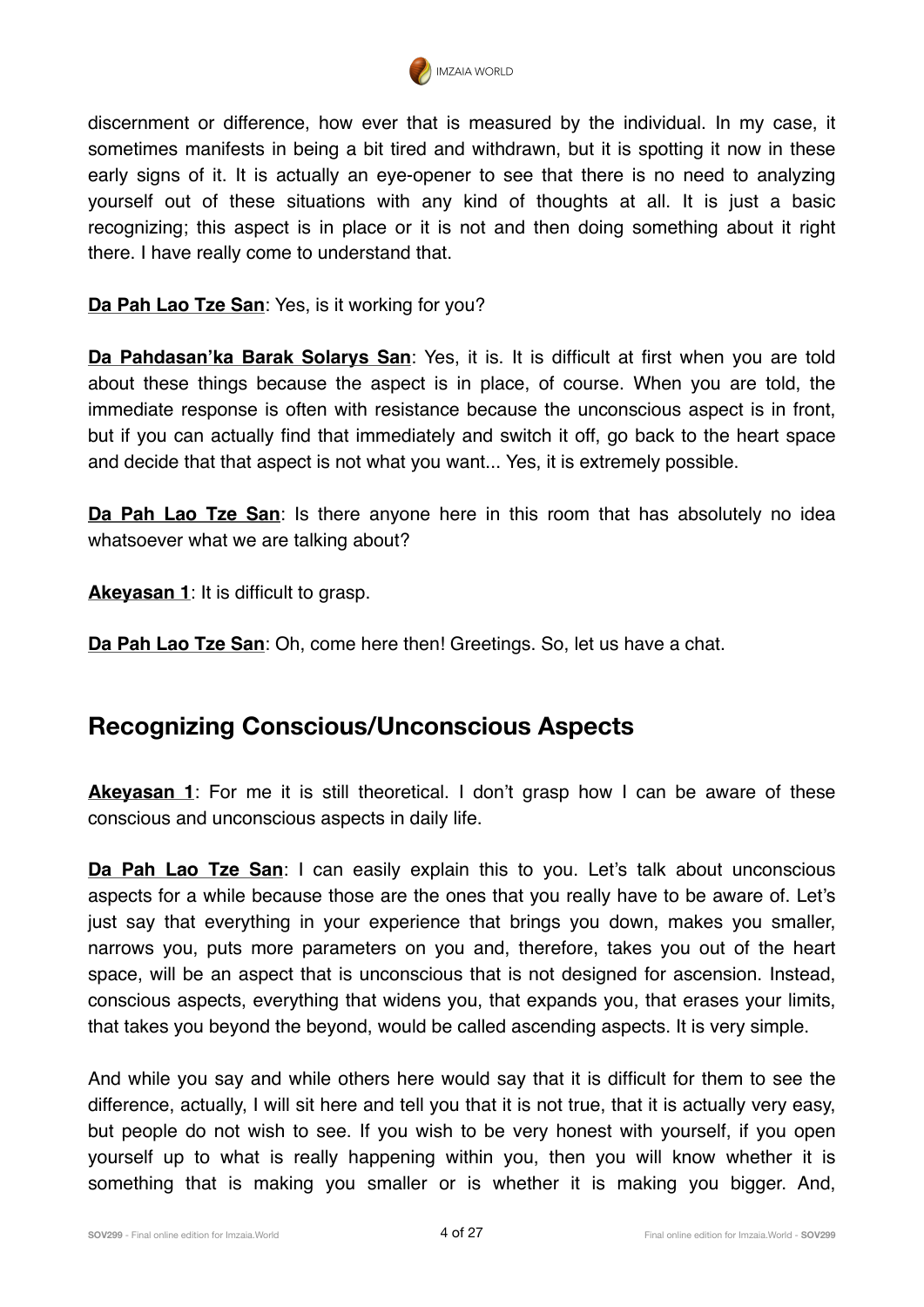

unfortunately, the reason why most people do not want to go into that sort of view about themselves is their surrounding environment, the people around them, the life around them. Everything around them, basically, will make it so that the personality will interpret itself differently.

So, I sit here now and say that my previous student – the last one – has ascended over 4'000 years ago, and this is not the last time a human on this planet Earth has ever gone through the Ascension process, but I will tell you, it doesn't happen that frequently, simply because of the external environment. In ancient teachings, back in my day if you will – the good old days – we would simply immediately inform any potential Initiate, any potential person who wanted to go through Ascension Initiation and through the process, to make what is now, in this day and age, labeled the cut.

Now, the cut is a very difficult thing for most humans this day and age. I will explain to you what it means. Back in the day, people went into an Ascension house. If people went into the Ascension study, they would leave everything behind. They would leave their old situation, their old world if you will – everything – behind. That way, an insurance was given that the previous environment did not have the ability to influence because they simply weren't there. There is a way of talking about Ascension in a certain way, and people would say, "Ascension simply is the removal of yourself from your own mind and from the mind of everyone else around you." Because if you do not exist in any mental state yourself, but also the other ones around you included, you cannot be translated by the matrix; you cannot be translated by the program. Therefore, you are not stuck within the third dimensional environment.

Of course, Da Christine San, say this to a person today and you get sued. I did anyway. But the truth of the matter is that the social context, that has been created specifically since the end of Atlantis on this planet Earth, has specifically been designed to keep people locked into each other, you see?

Now, this would not be a problem if the entire planet was ascending at the same time, but there is a big difference between Ascension of Self and Ascension of All Matter. Ascension of All Matter is a cosmological principle that is happening whether there are people on the planet or not, you see? Ascension of Self is a very personal thing. It is a thing that takes you out of the illusions of time and space and form and death and exchange and separation. It is a principle that takes you out of all of the illusionary factors into the fullness of truth.

But in order to do so, the social system that the being is caught up in, has to be broken. Some are of such a nature that they come to this planet specifically to ascend, specifically for the Ascension of Self, and to those beings it will not be such a difficult process of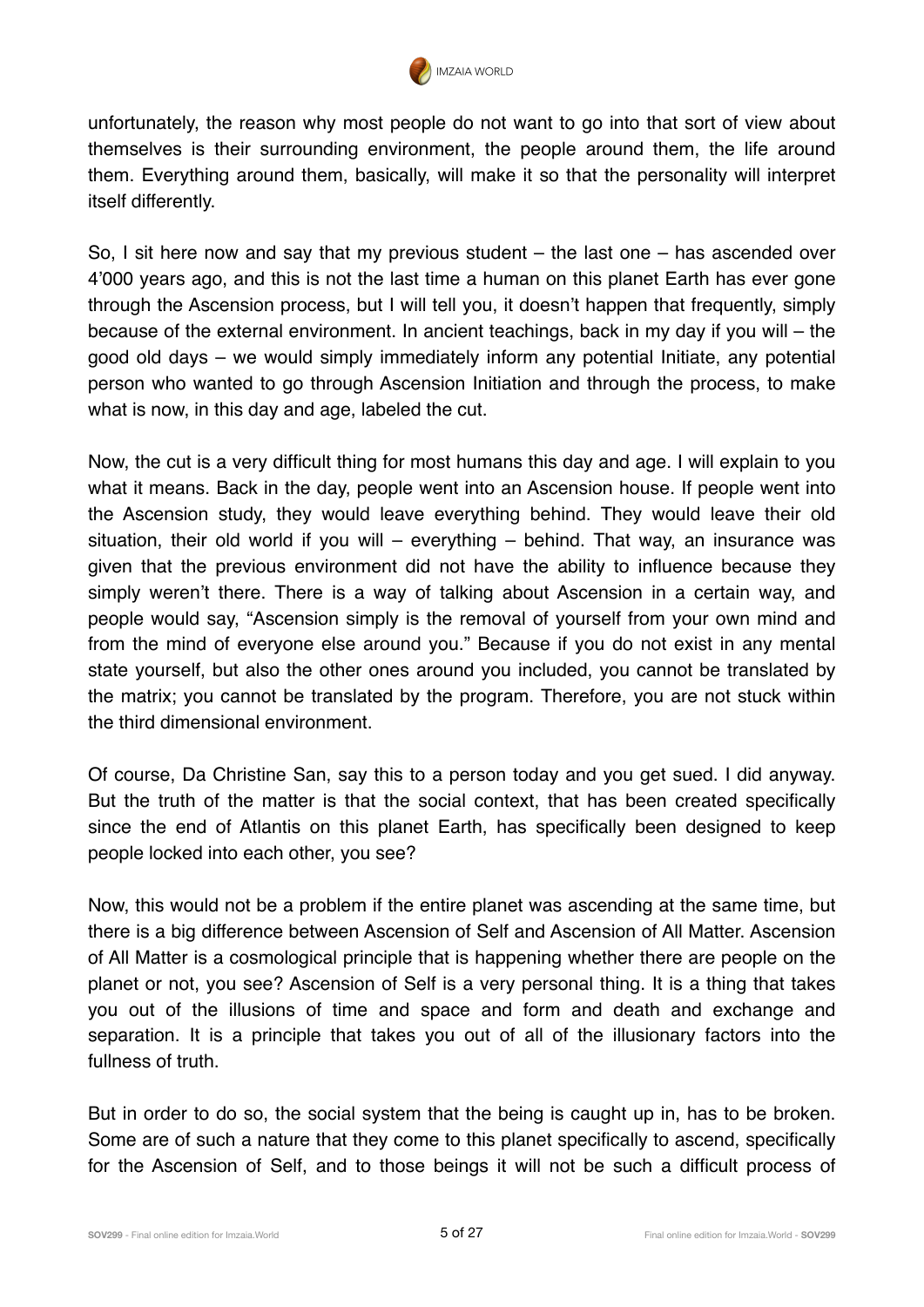

walking away and walking on actually, but to those that have been, let's say, stuck here for a while with the movie on repeat, it can be a daunting task because it feels so bloody real!

So, here we have the difference between conscious aspect and unconscious aspect because, obviously, a conscious aspect will never feel the need to remain tied down to any conditional situation. Now we are talking about unconscious aspects. So, do you see the difference? And if you do, then you must realize, together with me, how shocking it truly is, what the personality is truly made of and that, which we have deemed so important for ourselves, our identity, our personality, and that, which we have deemed so important to others, our relationship of our personality to other personalities, is all within that same vessel of unconscious aspects and, therefore, attributional reality, therefore, frequential and vibrational reality. Do you see?

So, where are you with these things?

**Akeyasan 1**: Well, I kind of have retreated partially from society. I try not to watch the news. I try not to have too many contacts with too many people, just a few. But still I am stuck. I still work.

**Da Pah Lao Tze San**: It all depends on the few you are having contact with.

**Akeyasan 1**: It is all family. People who are not at the same level with me I just don't talk to or just say hello and that is enough; just politeness, no commitment, but I still work. There are still people that I want to let go [of], but it is still not possible for me.

**Da Pah Lao Tze San**: Of course, I am not telling you to remove yourself completely from the world.

**Akeyasan 1**: That is the difficulty, to stay in the world and to stay aware.

#### **Removal from Mind**

**Da Pah Lao Tze San**: Let me give you a bit of an example that has previously been shared by Da Pah Ekara San in some other place. When you start the process of Ascension and when we talk about the removal of yourself from other people's minds and from your own mind, then you have to see this as a temporary situation. You have the whole personality that you are and the energy of you inside of that. So, you begin the removal of this. You begin to disconnect. You begin to disconnect from people, places, events, experiences, memories – past time, future, all of that stuff.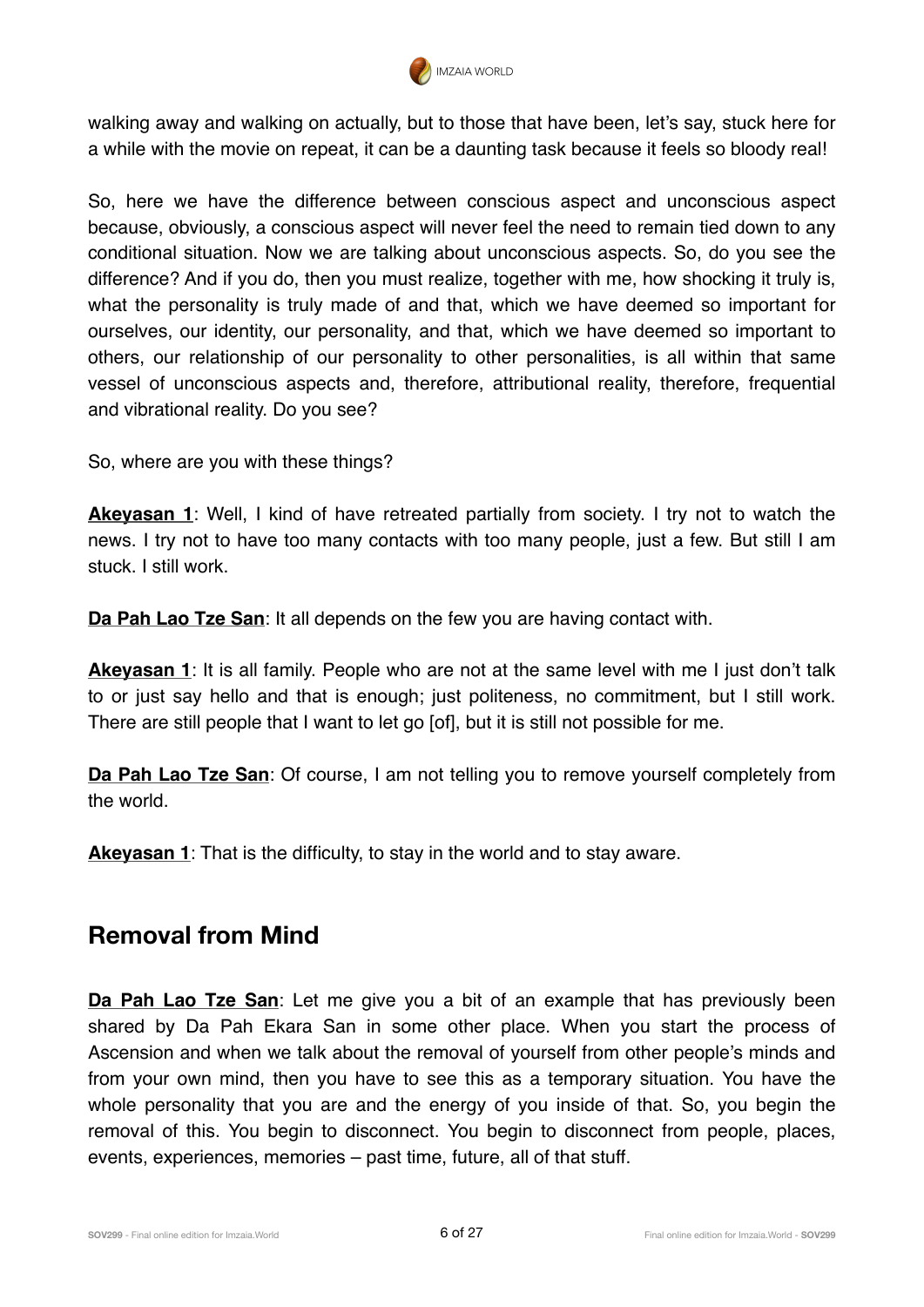

Then there comes a point that you reach what you could call the observer. This observer at that point – which you already have experienced – disconnects from the personality sphere that is made up of all these unconscious aspects and, eventually, as this observer and this personality are properly in relationship with each other without being identified with each other, the personality is re-entered into the matrix in a process that you could call Mastery of 3D, Mastery of the Matrix, while the observer stays present and sees everything that is happening here, you see?

That is how things are working now. In the past, in my days, when I was still teaching fully, directly, there would simply be no reinsertion. Today, however, this is happening because you are at a point in time where everyone who goes through the Ascension process, immediately has to be put into action to spread their energy throughout time and space, so that work can be done. For, even though we talk to you about all of these things that we have discussed here already today, there is still quite a lot of work ahead.

All of this is possible because of Ascended influence throughout time and space. Ascended Beings – the first one ever to have gone through this thing several millions of years ago is called Da Pah Ekara San (you have met him) – since that point have begun to counteract the workings of the matrix. In order to do so, sometimes one has to create light bodies, has to move oneself into certain points of time and space to have an effect on history or reality itself. This is part of the Ascension process. This is what Ascended Beings do for a living – for now, anyway.

So, all of that – linearity not being linear – all of that happening at the same time has to be kept together for what was discussed here today to take place properly. So, it is an important question to ponder, the Ascension process, and whether to go into it and to undergo it or not. The reason why it is so important is that it encompasses so much more than the lifetime that is being lived here on Earth right now. Do you understand?

So, I believe I have no easy answer for you on that level. It is a very private and a very personal choice that can only be made by the individual itself at the end of the day.

So, don't be so concerned about the fact that you are still working. Those contacts that you have there can probably be managed much easier than the other contacts, the other connections that you were talking about earlier, the ones that are family and the ones that have known what would be labeled your obo (original body owner), the personality, in other words, and have known this and have grown with it. Therefore, there is a mental connect.

My practice has always been to simply not meddle in that sort of soup and to simply not try to turn your external universe into the same vision than the one that you are having. It simply does not work. If one is serious about one's own sovereignty, about one's own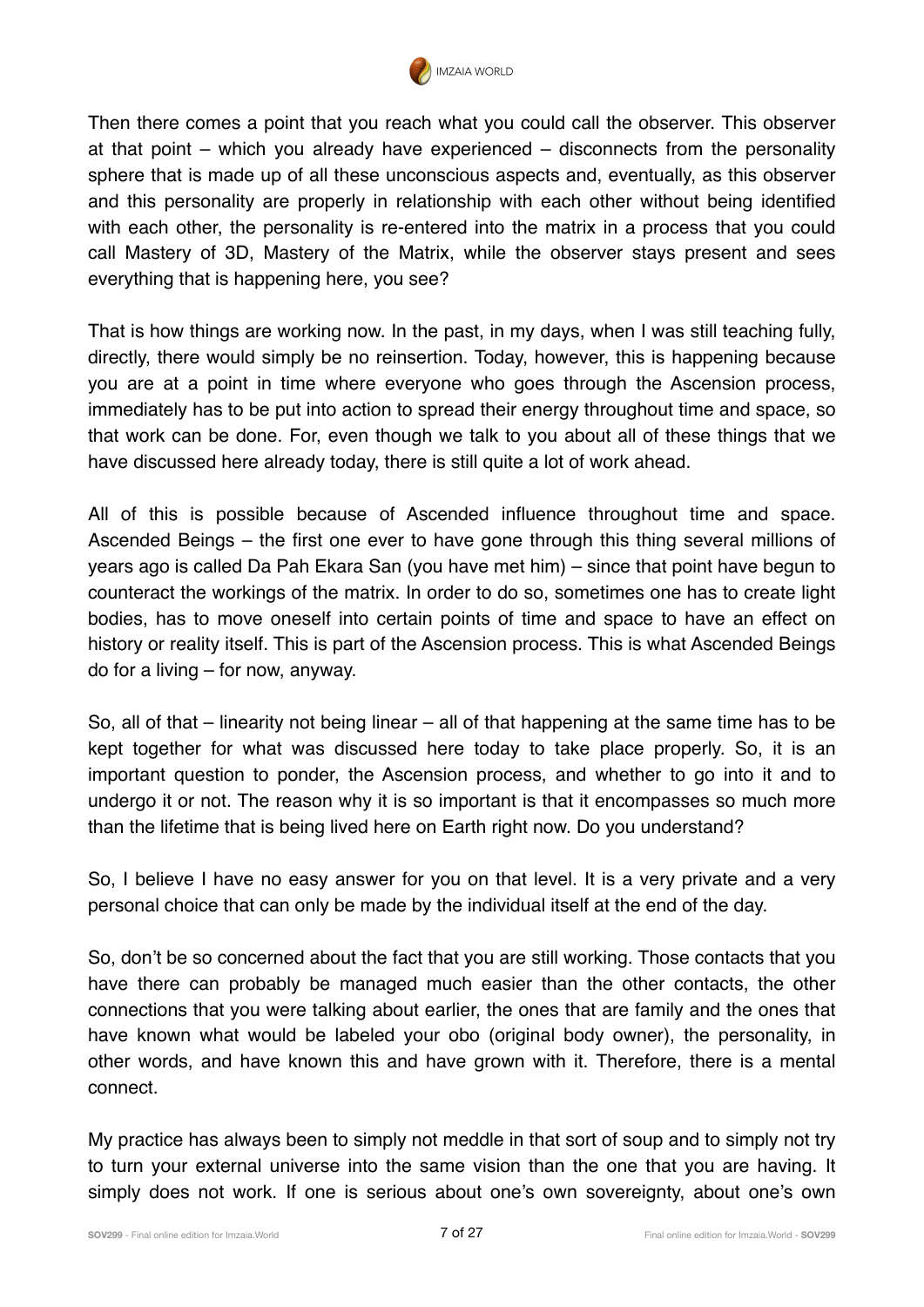

existence and one's own beingness, then one must come to the conclusion that one must do what one must do because one is here for a reason – and not to live out a life. This is simply the matrix itself, telling you that it is so, but that life that gets lived out…

Let me tell you, persons maybe on this planet today become what, 80, 90, 100 years old, maybe a bit more, so, there is this whole build-up of experience, and all of these connections are had and all of this growth. All of a sudden, you have known someone for 50 years, for 70 years, for 90 years, and then you die and everything gets erased. Everything. Your connections with children, mother, father. Every love moment that you have ever had, every moment of pain that you have ever had, everything that you have ever learned, it gets ripped away, and the soul gets reinserted into the matrix proper and begins another lifetime.

Now, that to me sounds more painful and more horrible than the life that you are choosing to go on forever. Of course, I am not talking about the way you are now, the way you sit here now and how you live your life now, but the expansion of that. With that, the idea that a) the love that you are experiencing, the people in your life now, will never end, and b) everything that has already been ripped away from you in supposed other lifetimes will return.

So, from my vantage point, I have never understood why humanity has such a problem going through the Ascension process because it seems to be the only logical choice.

#### **Theory versus Practice**

This brings us back to what Da Pah Ekara San had been saying here before: theory or practice. You know what is possible because you know what you believe. You know what you have read and done all of these years. You know what is possible. You know the theory, but has it become practice? And I will warn severely against those thoughts that make you believe that freedom (you know love, joy, freedom, truth, life – the freedom part and basically everything else, but freedom definitely) can be experienced here in this third density on this planet Earth. I will speak out against that every time you have me in the room. I do not believe that it is possible. You can travel to any place you want; you can experience as much as you want, but I tell you, from my vantage point, there comes a point when it all ends, when it is all taken away, and it is worth nothing at that point.

So, back in my day, of course, the human psyche was still a very different human psyche. Back in my day, my Ascension house had wannabe initiates knock at the door – twenty, thirty, maybe a hundred a day sometimes (on Sundays especially; better train fares!) – all the time. At any given moment in time, the Ascension house that I was running would have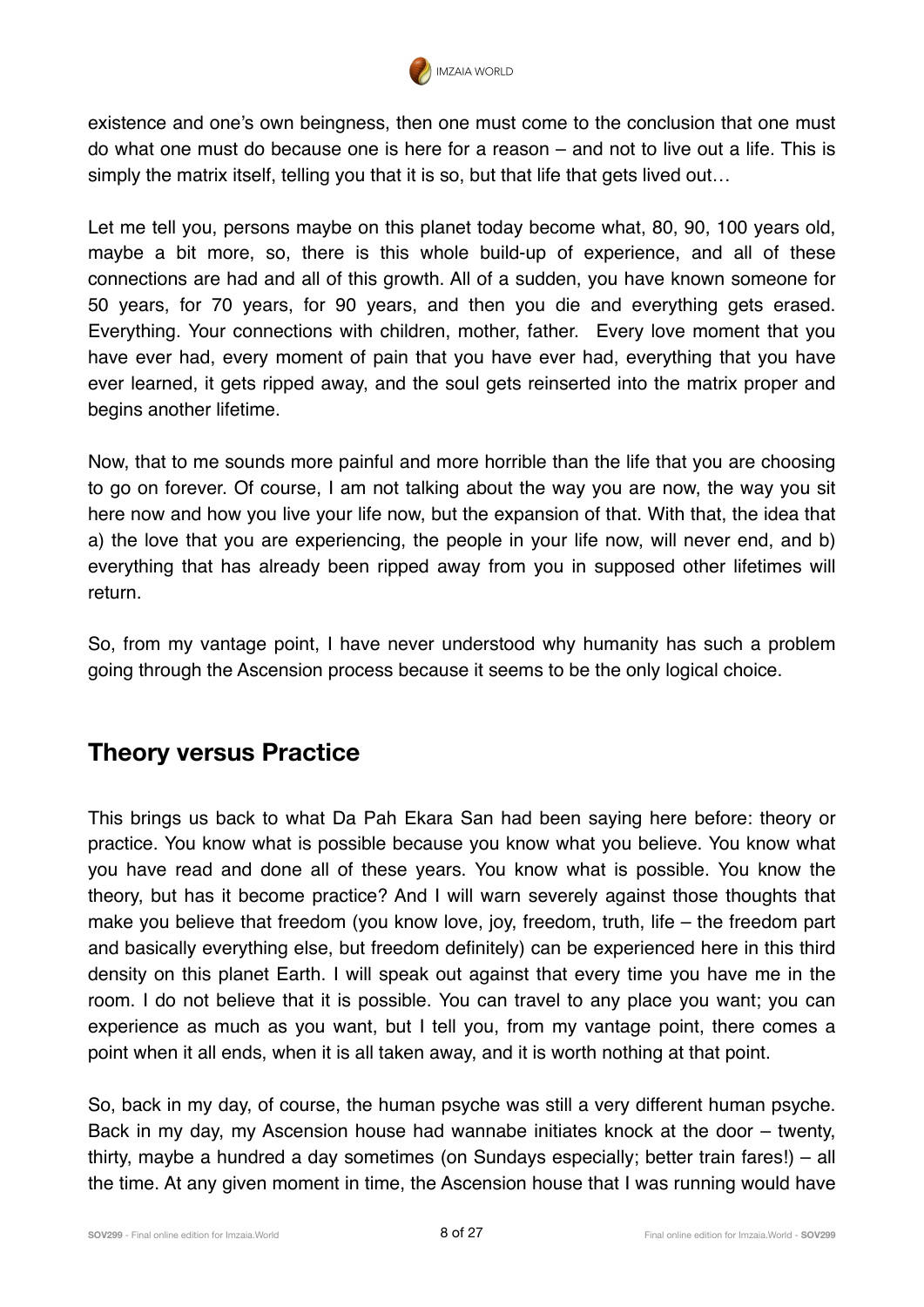

anywhere from a thousand up to a hundred thousand initiates in the process of Ascension. They would have walked away from their villages and their families after a great feast had been had that these beings were on their way to becoming something. So... Even though this changed in the later years of the Ascension house that I ran. Around the time that Da Pah Kwan Yin San arrived, things had already shifted; society was already beginning to become more locked down and more moldable let's say from the matrix point of view. So, in her case, it was literally a departure that was not so celebrated let's say. It is about that time that things started changing. It was also about that time that I chose to no longer take in modern-day humans into the house that I am running because at that point to me it simply became pointless to work with mind and try to turn it around, if the student hadn't already done so or wasn't prepared to do so at the very least.

So, unconscious aspects versus conscious aspects… But it always comes back to the same question: Are you willing to do it or are you not? There is no disgrace in either way; it is just a very personal and intimate choice that one makes for oneself.

## **Top Life**

Another thing I will tell you: I also believe – and this is what has been called the 'top life' in these teachings – that no matter how many cycles and lifetimes a being is on the planet, eventually, the soul is going to choose for it. It doesn't mean – let's say that, in this case, you don't go for this; that in this lifetime, it doesn't happen for you; that you don't want this – that another part of you, living 500 years earlier, is not going say 'yes' at that point. That can easily happen. The very fact that you sit here and that everyone is sitting here pondering this, is that each of your souls, throughout its incarnations in time and space, is now pondering this.

Where is the top life going to end? Nobody knows, but that it is going to happen for you and for everyone else at some point in time, that we do know. We wish that everyone would just get on with it and would simply say, "Oh well, I cannot deny the fact that I have been preparing for this all of my life or at least many years of it and if I do deny it, then I may as well burn all of my books and delete all of my bookmarks and websites and everything that I have connected to and done, and everything that I have ever said I should take back and should write formal letters of apology to all of my conditional relationship – family, friends, and everything – that I was indeed mad." But if you are not willing to do that, then I would choose for Ascension because it is going to happen anyway.

#### **Akeyasan 1**: Thank you.

**Da Pah Lao Tze San**: Do you think you are done?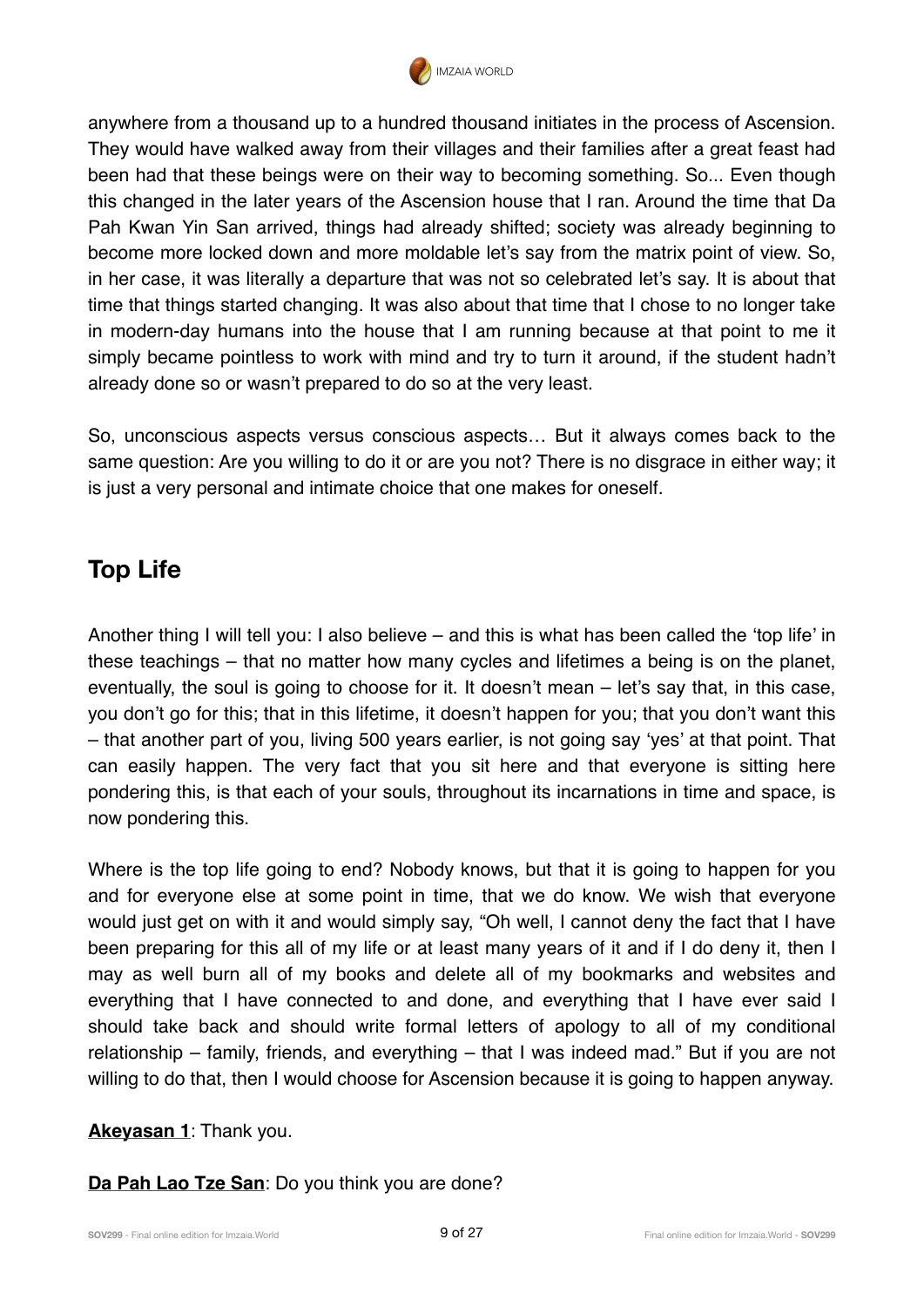

**Akeyasan 1**: No, I don't think I am done. I still have so much work to do.

**Da Pah Lao Tze San**: No, you don't. You just have one choice to make.

**Akeyasan 1**: That is?

**Da Pah Lao Tze San**: Ascension!

**Akeyasan 1**: Oh yes, okay.

**Da Pah Lao Tze San**: Oh yes, we all know that. We all know that that is the choice and we know how to make it, but are we willing to?

**Akeyasan 1**: Yes.

**Da Pah Lao Tze San**: Look, you are already trying to run away. You are that willing! No, I see the burning inside of you. I also see the mental anguish on top of you and I see that that results in a dead belly. It doesn't go anywhere.

**Akeyasan 1**: That is my problem.

**Da Pah Lao Tze San**: Yes, so choose for the anguish or choose for the burning, and then the belly will activate in either way.

**Akeyasan 1**: It has been blocked for years.

**Da Pah Lao Tze San**: That always happens when you have a duality going on.

**Akeyasan 1**: Is that the reason?

**Da Pah Lao Tze San**: Yes, of course. Because... Listen, if these are your three kakras… I know that, these days, you all speak about chakras, but that is just marketing, you know. Back in the good old days, kakras (ka – life force), three of them (head, heart, belly) – simple, isn't it? What are you going to do with something floating up here? It is like a chakra pet – but really, these three simple systems are what creates your reality around you and it is how your energy is distributed. And you know, from the recent work, what the heart does. You know the heart has this beautiful vision and all this energy, and the passion and everything then coming out of that; and then the head has the ability to make that all real and to bring it all into potential and possibility. And at that point, they work together. At that point, it all goes down.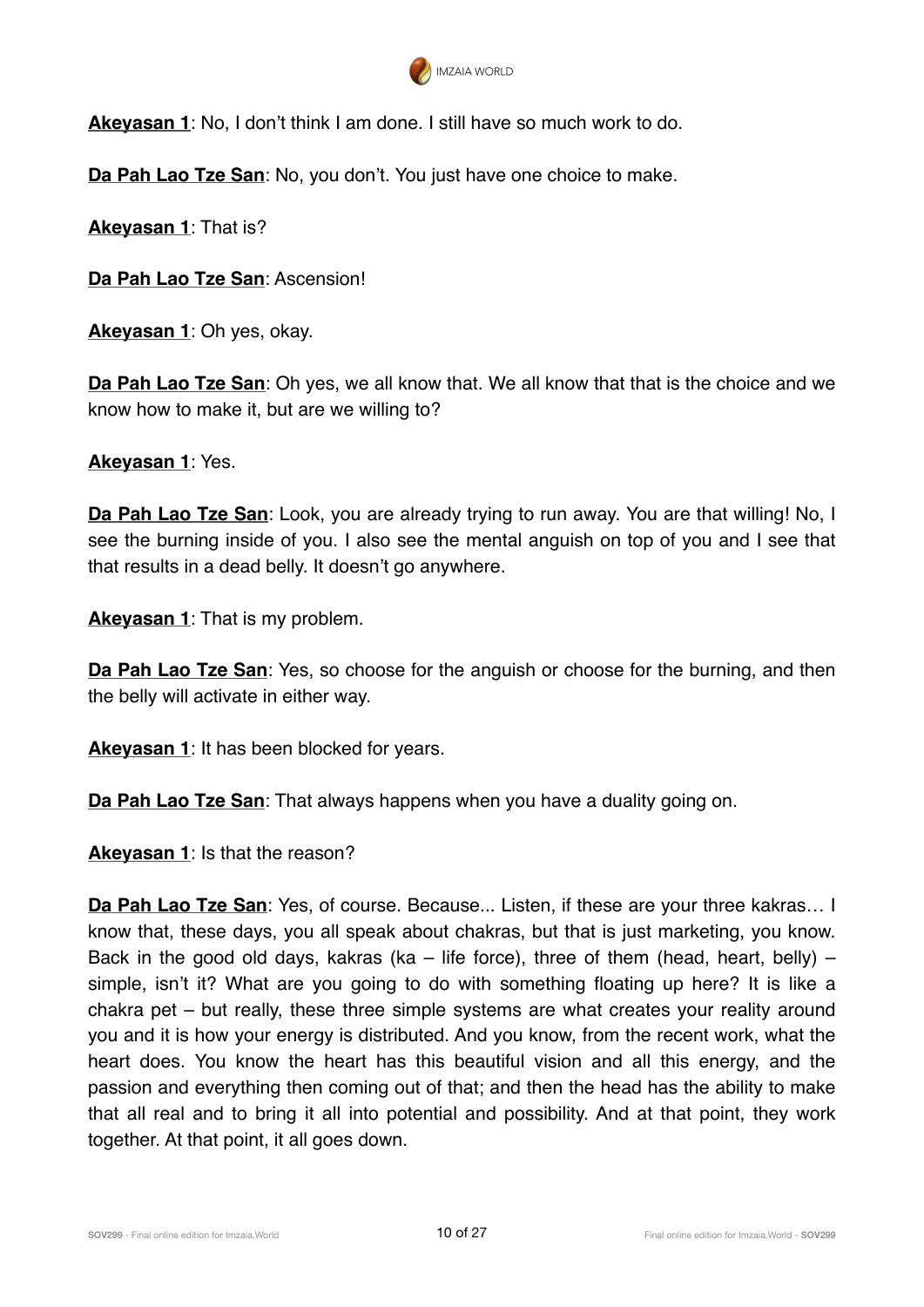

And next to the fact that you have a kundalini awakening and probably the best sexual activity in your lifetime, you will also see that everything that you have felt here and seen here will manifest right here, from the belly. It is that simple and that is what you are here to discover on this planet – not to breed and to build houses and to have mortgages and then to die and then to charge your kids with your life that they now have to go through and do it all over again. That is not the point. It has never been the point. That is the point of the matrix, but it is not the point of life.

**Akeyasan 1**: So, to let go, first the head and the Akene, down. Is there a kind of breathing exercise?

## **Aligning the Head with the Heart**

**Da Pah Lao Tze San**: No, no breathing exercises. This one is more clear-cut. All you have to do is to align the heart and the head. It means what you dream here, your passion, everything I can see right there, and that is not happening here because that all goes up here and with you it blocks right now because it says, "Yeah, but what and yeah, but this and yeah, but that." So, how can that go into the belly?

**Akeyasan 1**: Yes, I recognize that.

**Da Pah Lao Tze San**: So, you either change your head or you change your passion. You say, "I give up on this and I choose something that actually... If I decide to stick with this mind of mine, if I decide to stick with these attributes and all of that, this personality, then what I am feeling here in my heart is never going to happen, is it?" So, instead of extending the anguish to forever, choose one of them; choose if you are going to follow what the head says or what the heart tells you. If the heart tells you one thing, then all you have to do is to allow the head to see that as a possibility rather than a fear. And then it will start going into the belly.

You see, it is not so that first you have to make all of these choices and that you have to walk away and all of that stuff and that then the belly activates. No, no, no! It is you that starts to make it real and then it doesn't become a walking away. Then it doesn't become any of these things. Then the conscious aspects will simply come into place more and more, the heart will open up more and more, the head will align more and more, and simply, what will be created from the belly, will be a natural situation, like, for instance, you are here, and a meteor falls on your head! Kidding.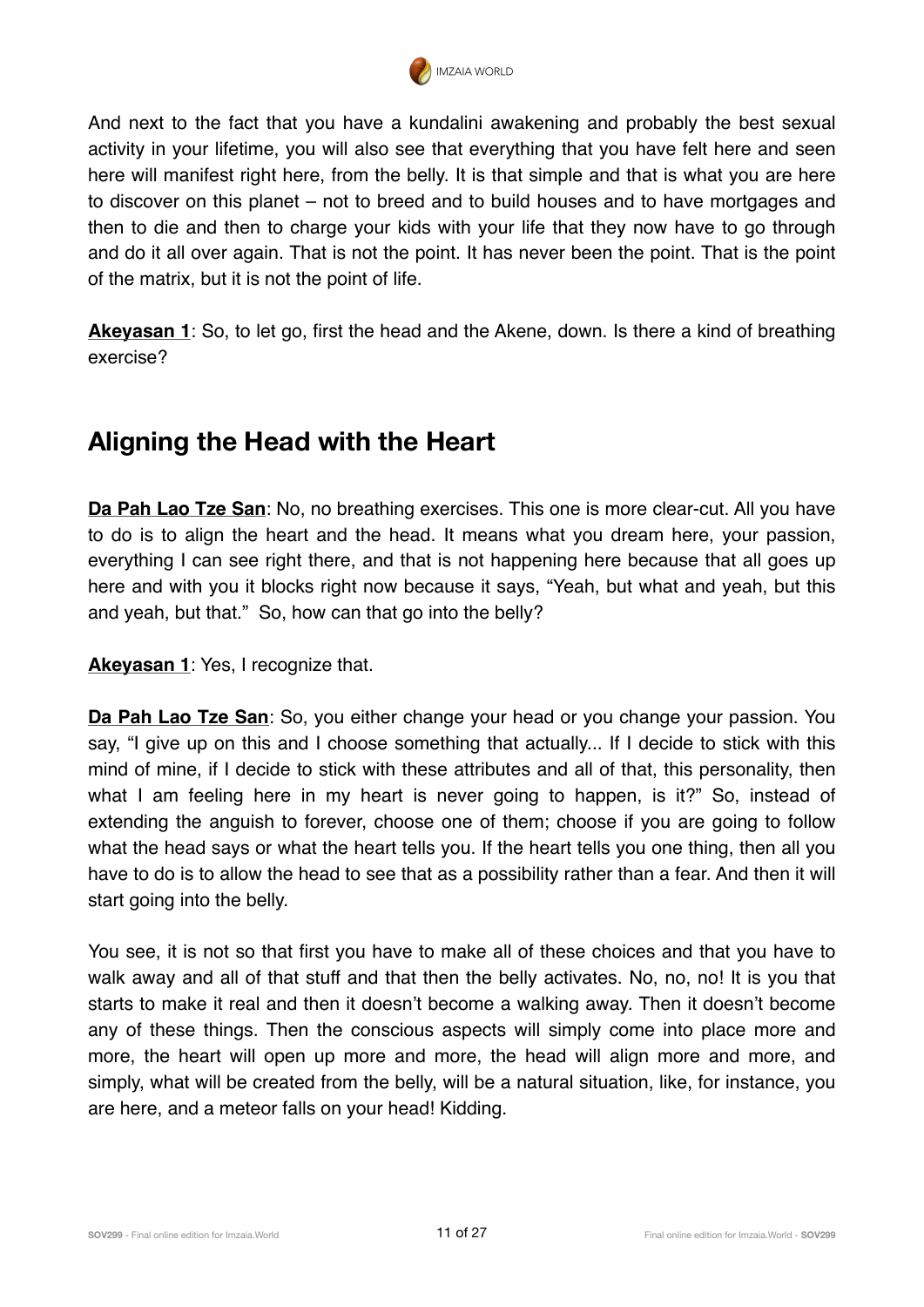

I haven't spoken in this reality of yours, in this era forever, so I have tried to school myself up on a bit of your humor. I hear that it works for Da Ejakasan'da Kuthumi San, so I thought I try it myself. Does it work? No.

But anyway, to take it all back to simplicity: that is what is going on with you right now. I can see it in your eyes. I really can. I can see the block is here. It can't go down; it can't go into the belly. It is because you just don't choose. So, choose what you want, but don't tiptoe around it. Especially in this day and age I would say, with top lives so close to potentially coming to fruition, it is a bad idea.

For those of you here who do not understand the concept of a top life: a top life is the culmination, the coming together of all of the other lifetimes that your soul experiences here on Earth, all pumped into the one that gets selected as the furthest, the next step of the soul, which is Ascension.

So, all of these other lifetimes, interestingly enough, become aspects. And these aspects internalize in the top life, and either reality is created or it isn't, depending on the choice. If the soul then still has time in the same cycle, it can shift top lives if it must, but I believe that where you are physically and temporally sitting right now that there is no soul on the planet right now that still has time to change a top life. So, if it is burning within you, then I don't think it is going to change that way. I think it is eventually going to change that way, the way of Ascension.

#### **The Choice for Ascension**

A lot of people in the past, who have been thinking about and pondering about Ascension, who have believed that when this Ascension of All Matter happens, when this 28<sup>th</sup> October and everything after that will integrate, that it will become easier. But that is also not true because if you think about the concept of creator, the creator of reality let's say, the creator of dimension, which in the end is you – or should become you anyway – if you think about this being and if you think about the questions that were once pondered (who am I, where am I, what am I, why am I?), the questions that drive the human species still to this day, if these are not disconnected from a separate creator and taken on board, then when the being that one calls 'creator' answers these questions, all of this expanding reality will collapse back in to form the answer, and everything at that point that has not ascended, which means has not become sovereign, has not become its own creator, is not on its own path, will collapse back into the whole.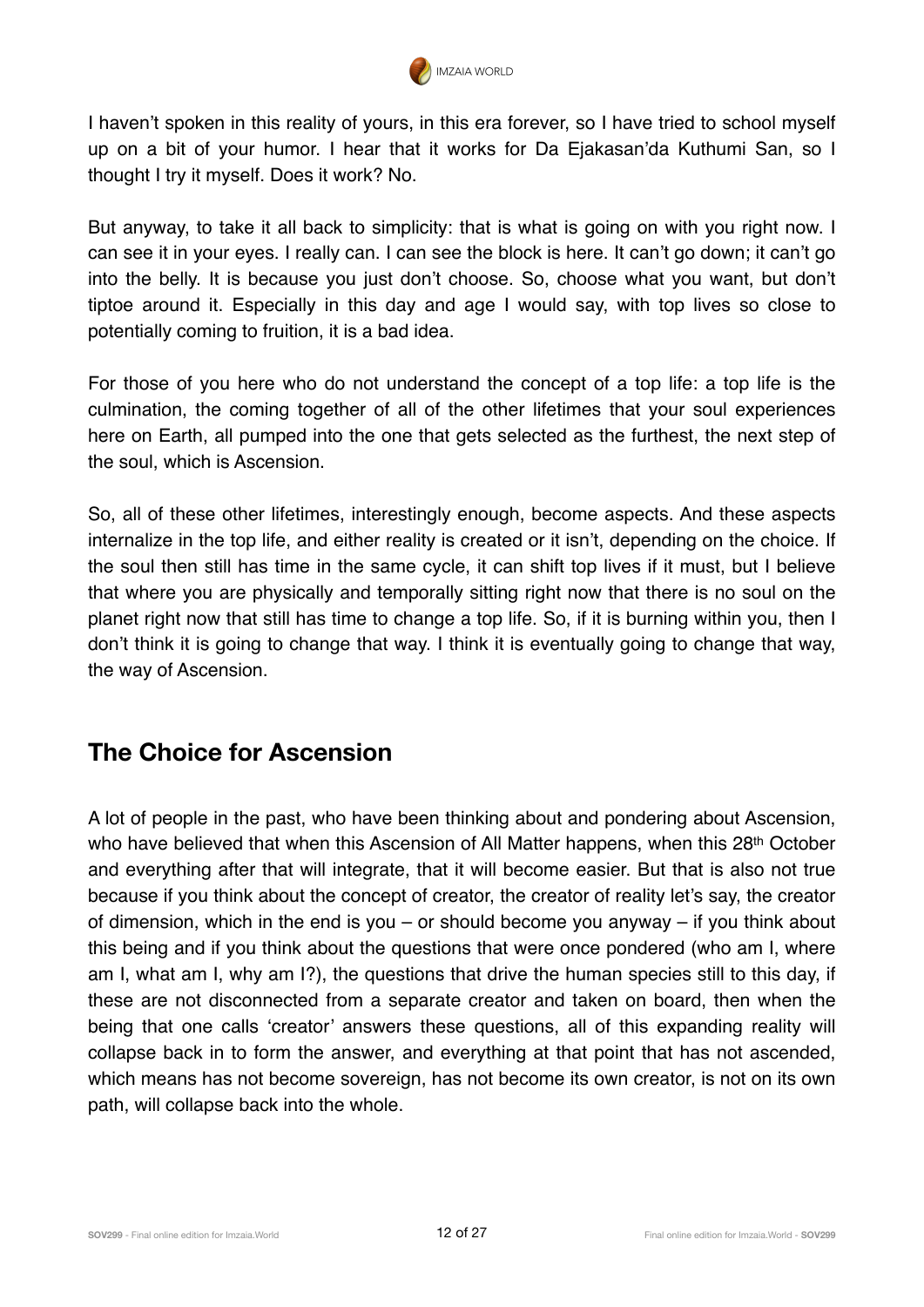

The pathway of that is simply how it has always been and it is not something that can really be understood from a practical, third dimensional perspective. What can be understood from this perspective is the choice for Ascension.

So, why do you want this?

**Akeyasan 1**: That is a difficult question.

**Da Pah Lao Tze San**: How have you come towards this?

**Akeyasan 1**: It is something that comes from inside. It just feels like that. I just want to be aware and to have a higher status.

**Da Pah Lao Tze San**: It is not a higher status.

**Akeyasan 1**: It is not the right word. To have a more connection with source.

**Da Pah Lao Tze San**: Fulfill your potential. You are the source. Everyone knows now, it is her! You have got a higher status now. Worship her! – No really, you are all of these things, sweetheart.

**Akeyasan 1**: In a way, I know that I come from there like everyone. I just want to get rid of this human state of mind.

**Da Pah Lao Tze San:** So, why do you keep persisting in it by not making the choices that you know, feel, not just because someone tells you, but you feel that these things will have an effect? Why not? What are you waiting for?

**Akeyasan 1**: I guess it is because of my surroundings still.

**Da Pah Lao Tze San**: Then why don't you change your surroundings?

**Akeyasan 1**: Yes, I guess I will have to do it. I started to make a change some years ago, but it is not enough. I still have to continue.

**Da Pah Lao Tze San:** You will realize that this process never ends. You always continue forward.

I will tell you one thing – and this is not a good thing or a bad thing – but not everyone, for instance, who sits here right now, has exactly that reason that you have for being here today. There are some. Then there are others that come for different reasons, that come to seek different things – maybe because they are curious, maybe because they want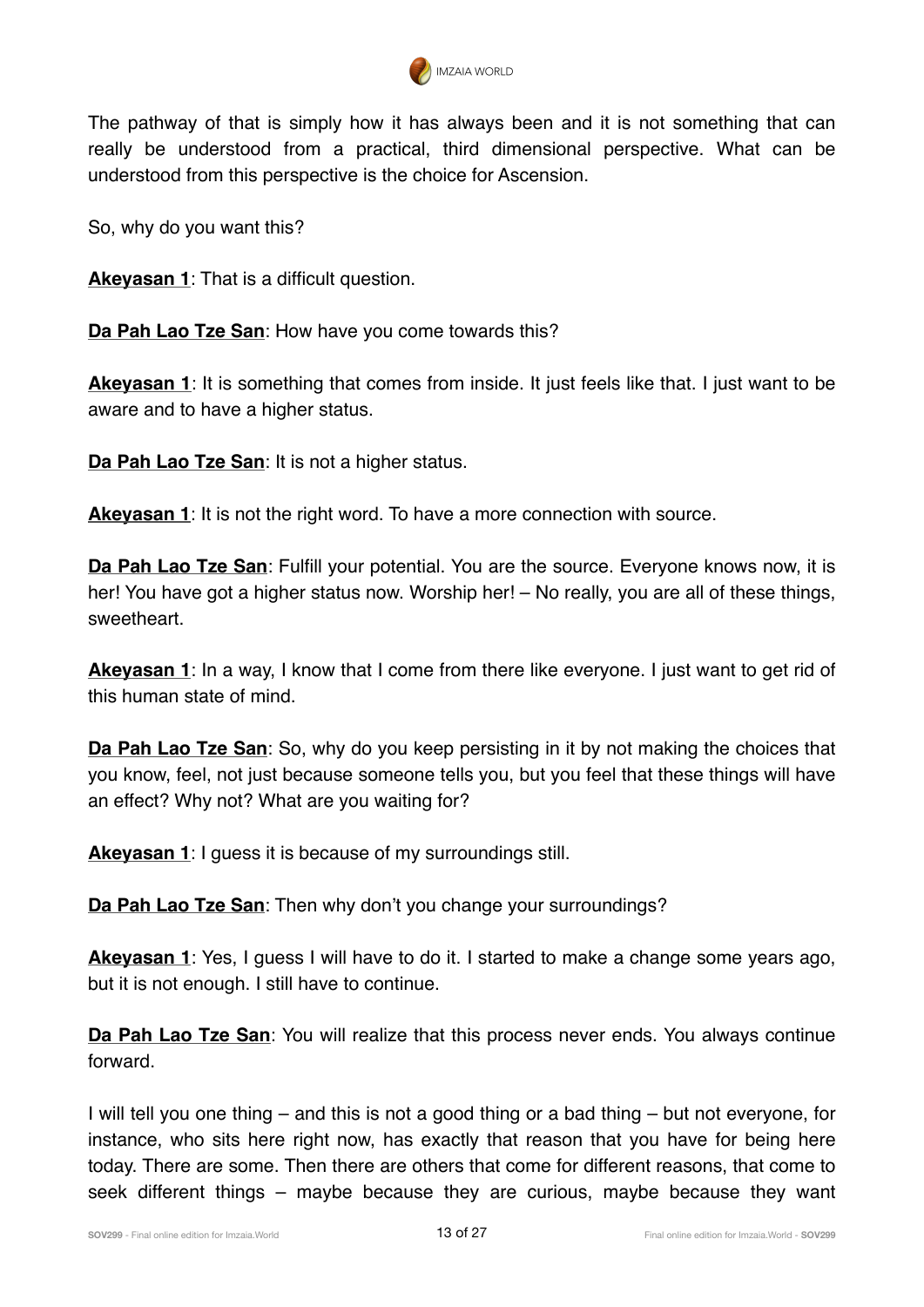

information, maybe because they want to learn something or maybe because they want to disprove our very existence. But not everyone sits here with that intent, and if that intent is so strong within you, then I would seriously take some time for myself to really figure out what I want.

## **Becoming Sovereign**

I would also realize for myself that if I am ever going to figure it out, this is probably the best time to do it, reason being the entire universe around you is going through Ascension of All Matter, yes? And for those that are in this room, that are already going through the initiation process – very early stages, but they are going through it – they will tell you, in private conversations if you will, that it makes a difference, the fact that the universe is also going through its own Ascension process of All Matter right now. So, everything becomes easier.

I know that this is affecting you. It would affect me as well if I were sitting where you are sitting right now, but what takes the tears away, is the realization that what you think right now is necessary, isn't true. Moving on and becoming sovereign is not the same as hurting others or disconnecting from others. I will tell you that if you believe that you are disconnecting from others, then this is simply mental thoughts speaking to you, misinforming you about the Ascension process.

**Akeyasan 1**: Yes, but if someone in your surroundings is not willing to follow, it is difficult.

**Da Pah Lao Tze San**: To follow what?

Akeyasan 1: To follow my way of evolving, the same...

**Da Pah Lao Tze San**: Then why do you stay connected?

**Akeyasan 1**: That is the difficulty. Yes, that is the choice to make.

**Da Pah Lao Tze San:** How many are there here in this room that have already made this cut and that are already in a direct Ascension initiation process? – They are still alive! Well, barely, look at them! But they are alive.

You know what, Da Christine San? There is something to be said about the fact what happens to you when you start making it real, you know. To make it real, everything that you have been preparing for, everything that takes your passion, to make that real, changes everything about you, and you begin a journey that, at first, teaches you that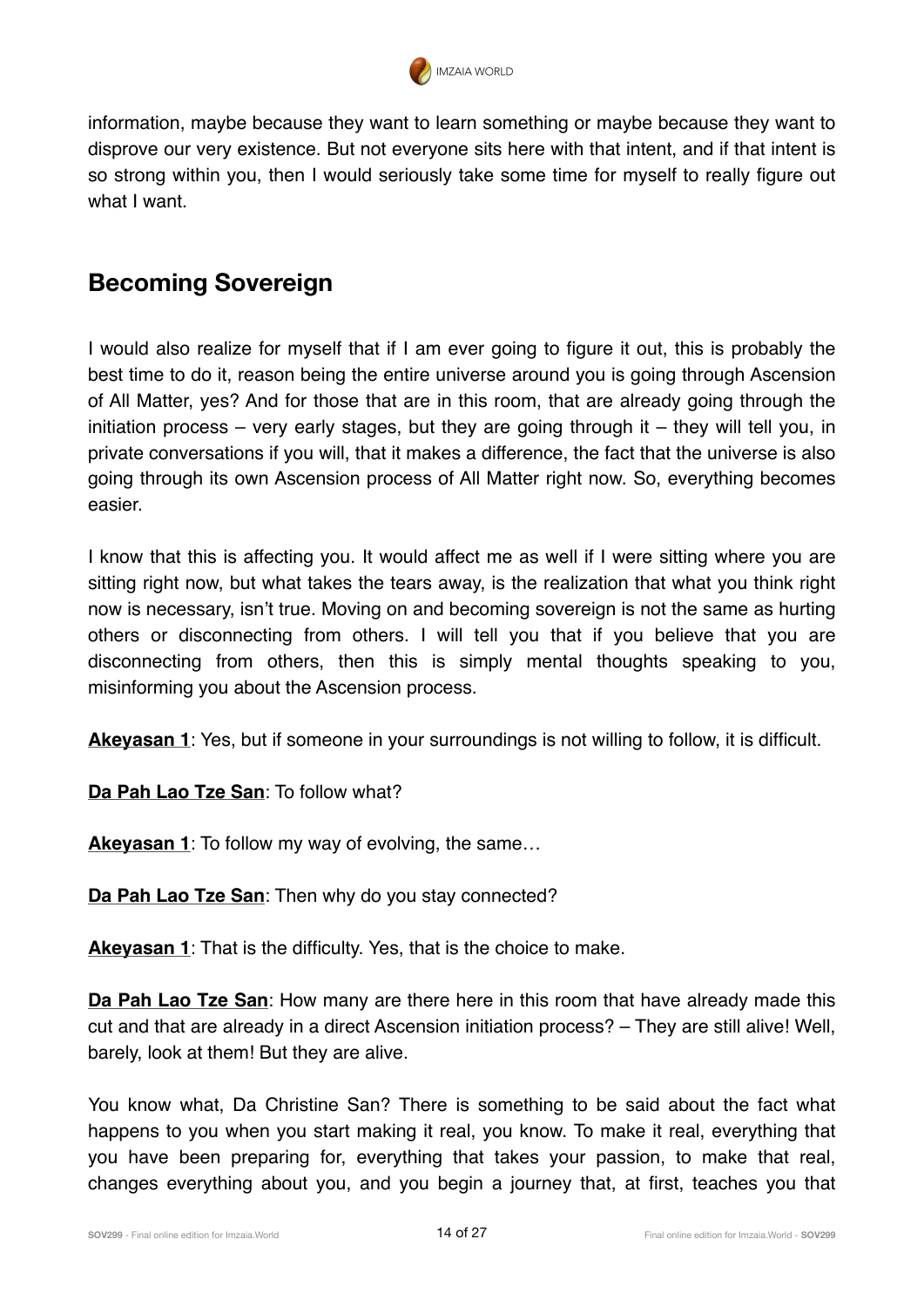

everything you thought you were is not what you are. All of these personality aspects that make up you — you know: I like this, I dislike that, I am into this, but I am not into that, all of that stuff — all of that, with the guidance of yourself and the guidance of teachers, starts to turn around, and there comes this moment when you realize aspects are working and you feel it physically and you feel it emotionally and you know exactly what is happening and you can turn it around like that.

There also are moments that you are going to laugh at yourself extremely loud because you are going to realize that all that importance that you placed on your personality and your identity means nothing and that several times, several months, several years (whatever) from now or several days from now, you could present to the world the complete opposite of who you are today and you would feel it, too, as that, which you are in that moment and then you could turn around – you could be somewhere else – and you could do it again. You begin to learn that none of these things you have locked yourself into, like the things that are tormenting you right now, are real. At that point, things properly start moving.

#### **Akeyasan 1**: Thank you.

**Da Pah Lao Tze San:** You are very welcome, and I have no problem sitting here with you for the rest of the afternoon, but I really tell you, when you feel it in here, I don't think I have ever seen a soul that eventually didn't go for it, and there are not many people that really feel it in there. There are going to be more and more because we are arriving at a beautiful point in reality where, of course, with the Ascension of All Matter, it will become much easier to teach other people, but that doesn't mean that the Ascension spectrum, the steps that you go through, change. It will become easier. It is also the reason why you exist here now, why you exist at this point in time on Earth, to feel that, to feel what that means and to be a beacon, to help.

**Akeyasan 1**: Thank you.

**Da Pah Lao Tze San**: You are welcome.

#### **Connecting Groups**

**Akeyasan 2**: I have left a lot of things in my life. I am changing very quickly and I feel as if I am from several parts, like I connect to different groups and in each group, I have a different me inside of me. And somehow, I feel the next step is to integrate these parts of me, which some of them I am not yet aware of. It doesn't happen as quickly as I feel.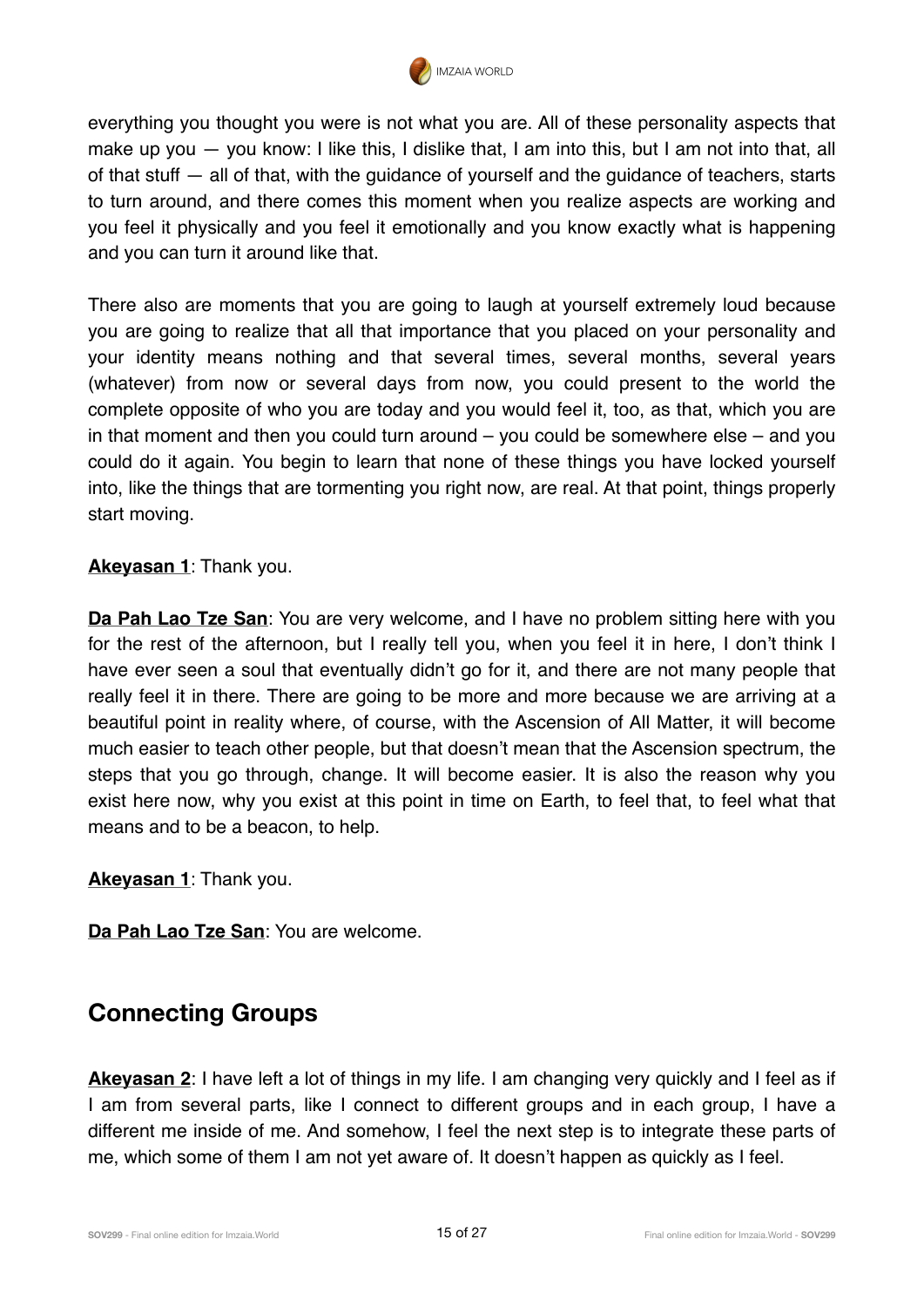

#### **Da Pah Lao Tze San**: What do you feel is stopping you?

**Akeyasan 2:** Some unconscious parts that I am not aware of. I try to continuously look in every moment to what is blocking me and what needs to be thrown into the garbage. Some things I am not aware of.

**Da Pah Lao Tze San**: When do these unconscious aspects come out? When do they show up?

**Akeyasan 2**: They show up when I am ... I have a feeling that I have to bring the groups together and when I try to communicate about the group towards another group, I feel a blockage. I feel that I cannot express myself in the right way. That means that there are some emotions are not yet [lined up].

**Da Pah Lao Tze San**: But is the blockage coming from you or is the blockage coming from all of these separated groups? I can tell you, having the body memory of the last four years of the journey of this body, when Da Jeshua San was in this body for two years as a walk-in, one of the reasons why he was always traveling, why he was always connecting was – like you say – to unify these groups. We know we are talking about Light Workers, Shaumbra, Imzaia, all of these different groups and the lesser known ones, the ones that are actually doing a lot of work. And every time, he hit the same wall. Reason being again lack of true sovereignty, therefore… Not you, I was talking about this whole spiritual mess we have here – not mass; mess… Reason being, lack of sovereignty, therefore, overprotectiveness, too much of a need, again, to have an identity as an organization, as a group. Just like a human can have an identity and a personality and a mind and all of that stuff, an organization can have it as well. You see it in religion, obviously, but you also see it play out in the spiritual arena. The reason why it happens here is because everyone that is ruling these things, is still mostly in mind and, therefore, would like to see their creation, their thing, rule the roost. That is the problem. In other words: erase the names, erase the websites, erase the leaders – there are organizations that are not working that way, obviously, but people who really believe themselves to be... – and you will see the merging of all of this.

But then, if you think about it, what is happening now, what has been discussed today by Da Pah Ekara San, is going to make this a natural process on that level. So, maybe, maybe your task, if you will, that you have given yourself is not to see this play out, this merging of all of this, to an end result, but to see yourself as the needle and the thread that has been moving through all of these groups for all of this time, and there is a link, even though it is not surfacing. But from that surface that has been created by you and many others, eventually this whole thing as one Merkavah will rise.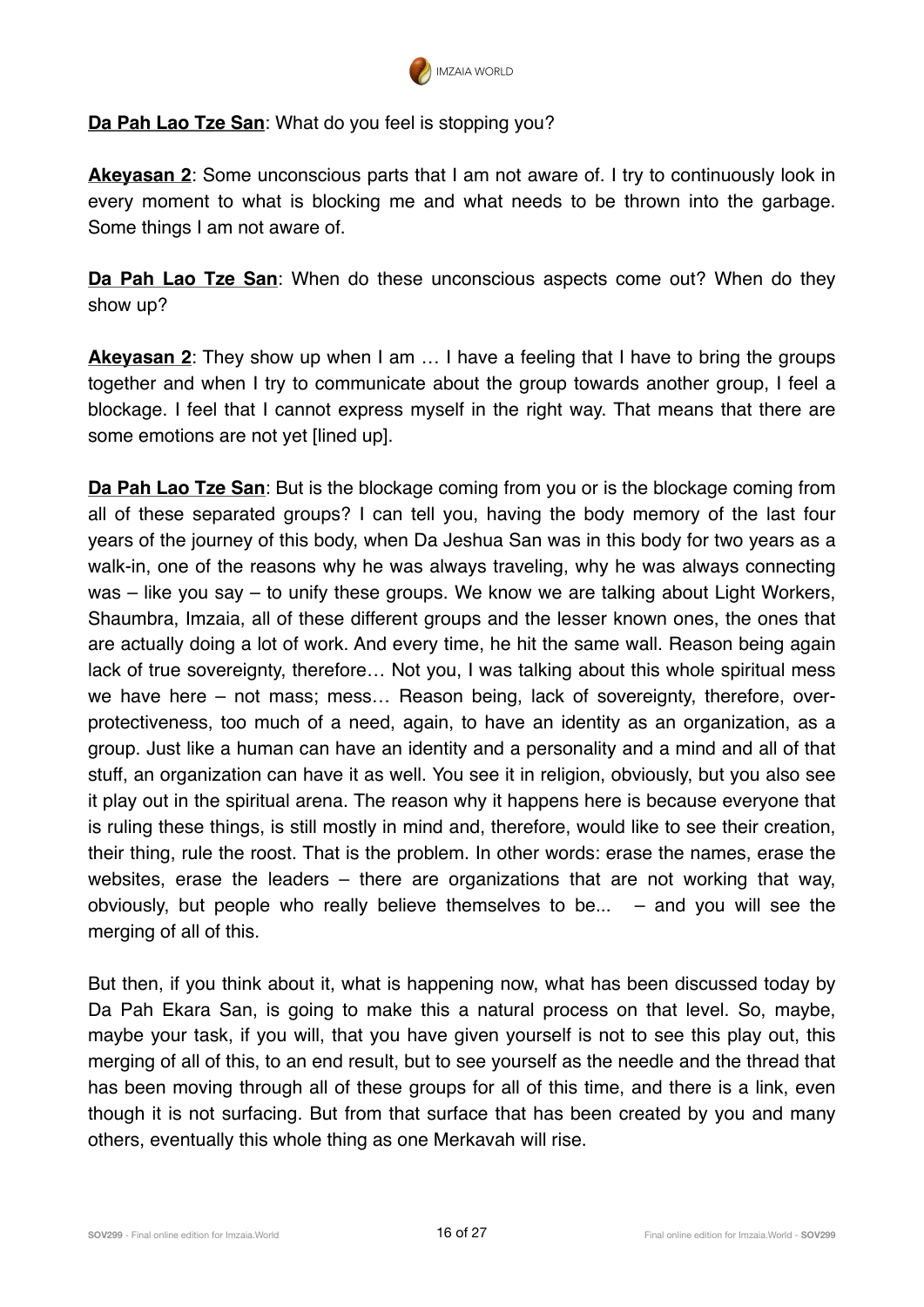

#### **Moving Forward to Be of Service**

So, maybe it is time to step out of that task for yourself. Know that you have done as much as you could and start focusing on you, start focusing on what you can do, on what you can become because, as we said earlier, everyone is direly needed. It is not a game that is happening. It is not just an afternoon here to have some fun, obviously, as you know. This is a lot of energy it takes only for me to be here right now. The biggest energy waste is in the fact that this day comes to an end and not everyone walks away transformed, now locked onto their Ascension path. Then comes the next cycle and it turns dark and then it turns light again, the next cycle, every time this happens, opportunities that were there are wasted, recycled and reborn. From the human mind, I can see that that is not hell because they don't see what is happening, but from our perspective, it is because we do see what is happening.

So, if you were to choose, to focus on yourself and to let the world be the world, then you can be the world; and when you are, you can help quite a lot, you see? For instance, you talk about unifying these groups. Imagine now the ascended you, broken through form, broken through time, broken through space – only those three. Let's say you are halfway through your process, not even fully... Well, death could be a good one, too. Four. Two thirds of the way through… Let's say that you can now travel at will and implement yourself in several realities, several moments of time and space at the same time, and can use your beingness to communicate with a lot of religions, for instance, a lot of spiritual religions as well, and bring them together, you see? Then, you would be more effective.

One thing that we often say, is that humans sit in front of us with all of these dreams, and they are so beautiful; and they are so big, and they are so thoughtful, and passionate, and beautiful in general, let's say. And yet, the body they sit in can't manifest it, not all of them anyway. So, why not get yourself spiced up? Why not get yourself to the point, where you know you can be because if you believe that I and others are even here, then you must believe that you know you can ascend. Otherwise, it is all bullshit, isn't it?

So, focus on that first, and then before you will become present a timeless landscape that you can easily navigate with a mind that has more of an ability to oversee things and that can be much more effective, is what I would say.

You think you are in 2011. You think there is little time left. I say, begin the Ascension process. Move into timelessness. First, master the matrix and move into timelessness and then you will see that it doesn't matter whether an Ascension process takes four years or eight years or eighty years or eight thousand years because time becomes meaningless. So, that is how I see you and that is what I think you can do. And you are indeed one of these people that sit here with that energy within their hearts as well.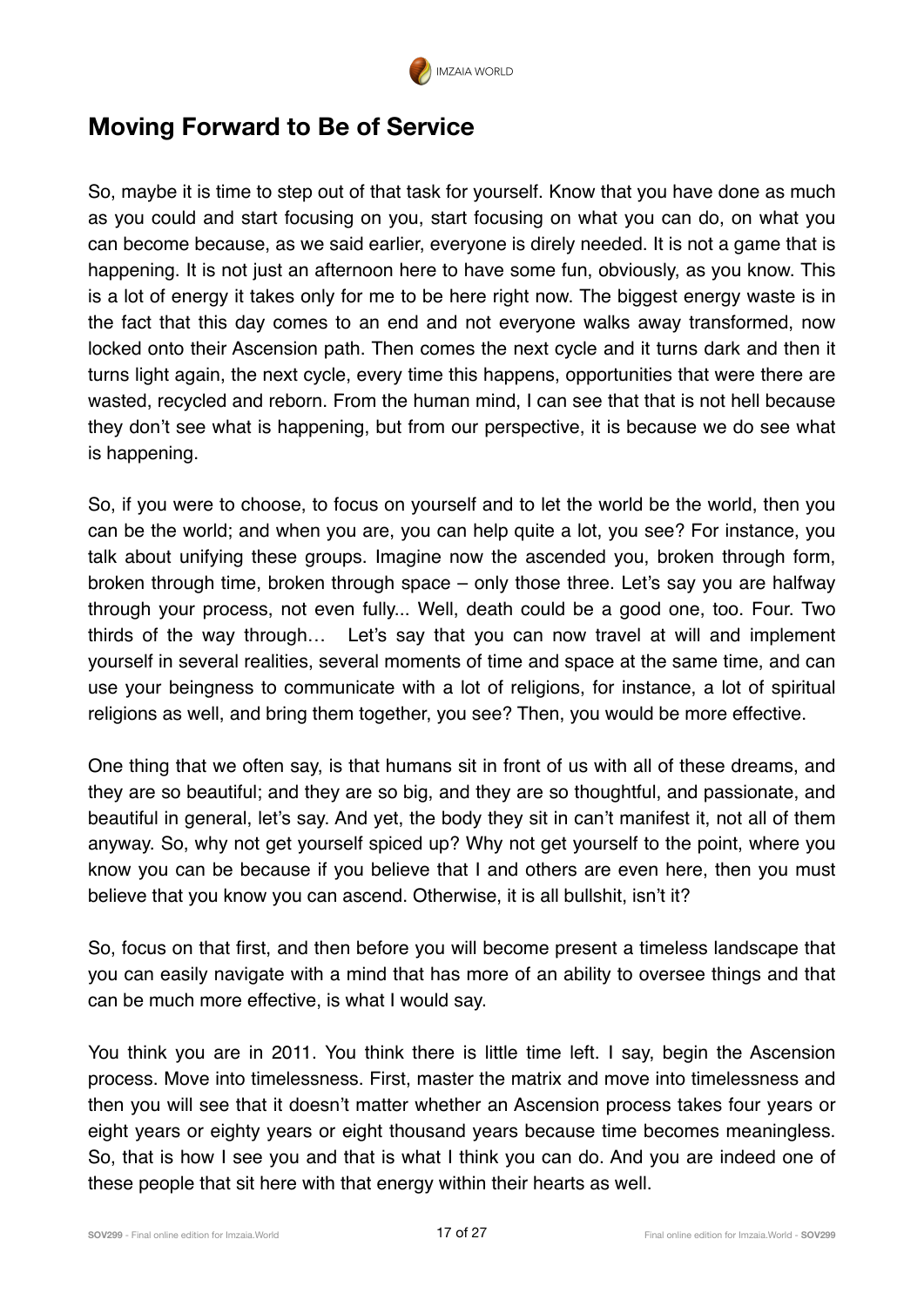

Think before you act on what level you will execute something. Some levels are redundant, endless, and on other levels everything goes very fast. If you are talking about too much time spent, then I would say that maybe you are focusing on the wrong project for yourself right now. Maybe the project you should be focusing on right now is your Ascension and then focus on the larger whole. You will see anyway that about 50 to sometimes 90 % of the actual Ascension Spectrum (you know what steps someone has to go through, to go through the Ascension process) are filled in by what we label service to others, which is obviously the opposite of service to self, which also is part of the Ascension spectrum because it can't be denied. It becomes service to all. That is Ascension in another way described.

So, choose your project wisely. You are a very good executor of projects and someone that does get a job done – in the past you have proven this many times – so, why would this project be any different?

## **Synchronicities**

**Akeyasan 3**: I was wondering, in my life, I had many moments of experience of synchronicity and they always make me so happy. I was wondering is this what has been called a conscious aspect?

**Da Pah Lao Tze San**: Synchronicities are definitely not unconscious aspects. Synchronicities are indications basically that your inner and your outer universe are aligning, and the conscious aspects are the ones that would do that. They are the ones that master the outer universe. The unconscious ones are the ones that get attacked by the universe or that attack.

**Akeyasan 3**: So, I was always thinking I had a very good feeling about that, to be at the right time, at the right place, in the right moment. So, I am sitting here. Why?

**Da Pah Lao Tze San**: I don't know. Maybe because your friend is sitting there somewhere?

**Akeyasan 3**: I also feel very fulfilled. So, it is a very good place for me right now here.

**Da Pah Lao Tze San**: Why do you think you are here?

**Akeyasan 3**: I don't know. Because I have to be here now? I will know it.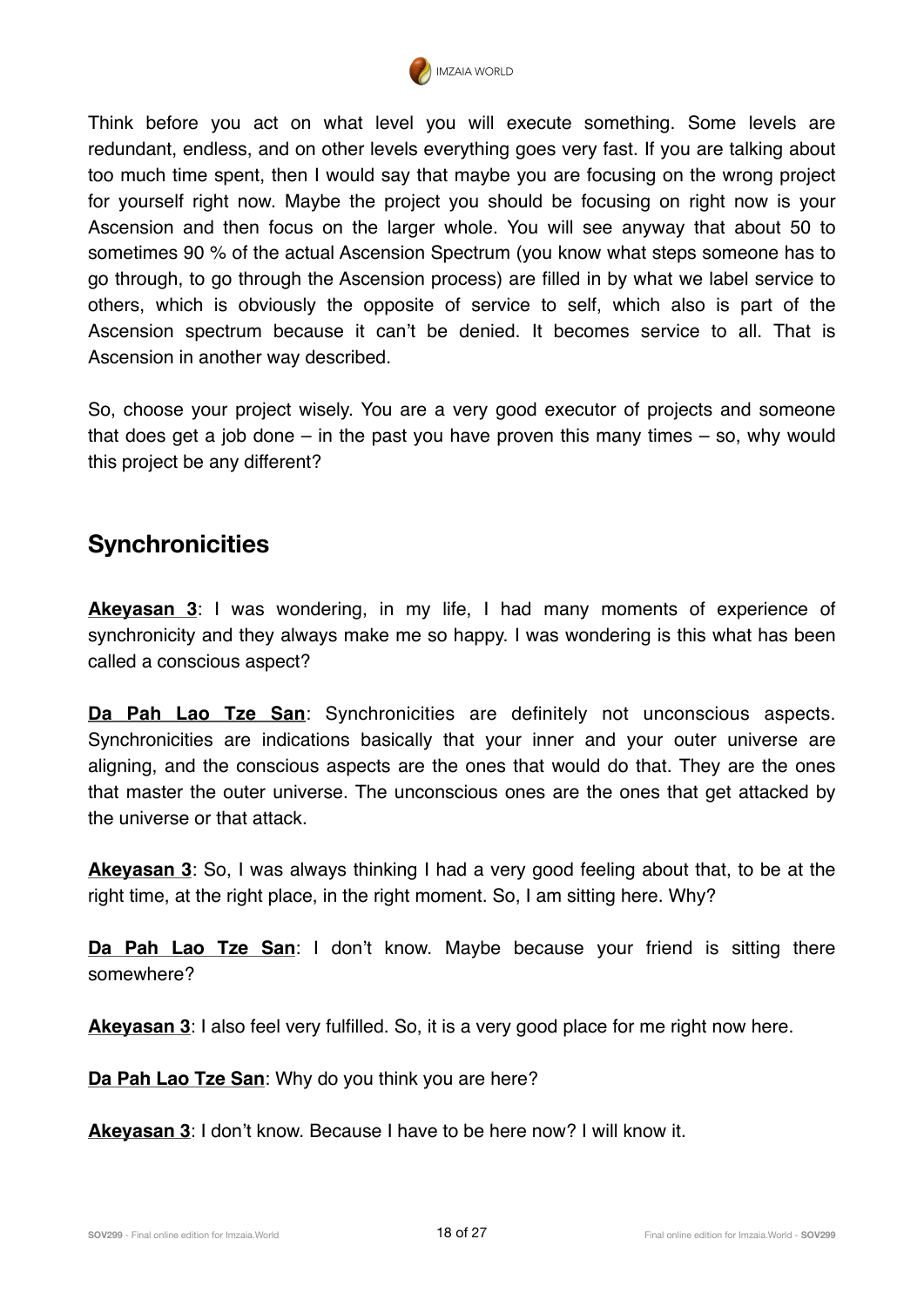

**Da Pah Lao Tze San**: Well yes, it is how things should work when you are within the conscious aspects of yourself. And when these things are beginning to play out inside of you, then the guidance will increase. Nobody is ever saying that Ascension is only a process of outer guidance. It is also a process of inner guidance. It is again the meeting of the worlds.

**Akeyasan 3**: Another thing that was happening when I was asked by Da Gaia San to put my light body in my right hand. I felt a lot of things, but also two fingers were very painful. This has never happened before. So, I was wondering, if you go out of the mind, how is the body doing that? There needs to be a balance between mind and body.

**Da Pah Lao Tze San**: Balance is there to be broken soon between the mind and the body.

**Akeyasan 3**: How will our body do that?

**Da Pah Lao Tze San**: Your body will mostly connect to spirit next to the mind. Right now, it is connected to mind as well and to spirit and to Ish, but when the mind connection goes away, the body will simply stay directly connected to that, which you call spirit.

Now, the pain in your hand feels to me incidental. I think it was an incident that happened, disconnected from actually putting the energy of your own spirit in the hand. If it wasn't disconnected, then all it could have been, would have been an occupation of mind to stop the process from happening. In your case, I believe, it is disconnected. It is just a moment of time.

#### **Compassion**

**Akeyasan 4**: I have a question about compassion because what we are all doing with this Ascension can't be an ego thing because then it is not compassion, but it is glory for yourself and it doesn't work.

**Da Pah Lao Tze San**: Yes, self-glory.

**Akeyasan 4**: As you are in the process of endless compassion and being there for other people, mostly you forget yourself.

**Da Pah Lao Tze San**: That could happen.

**Akeyasan 4**: That happened to me. So, now everything contracts because I stopped working last year. I am 76 now. And I am in the process of what I always taught other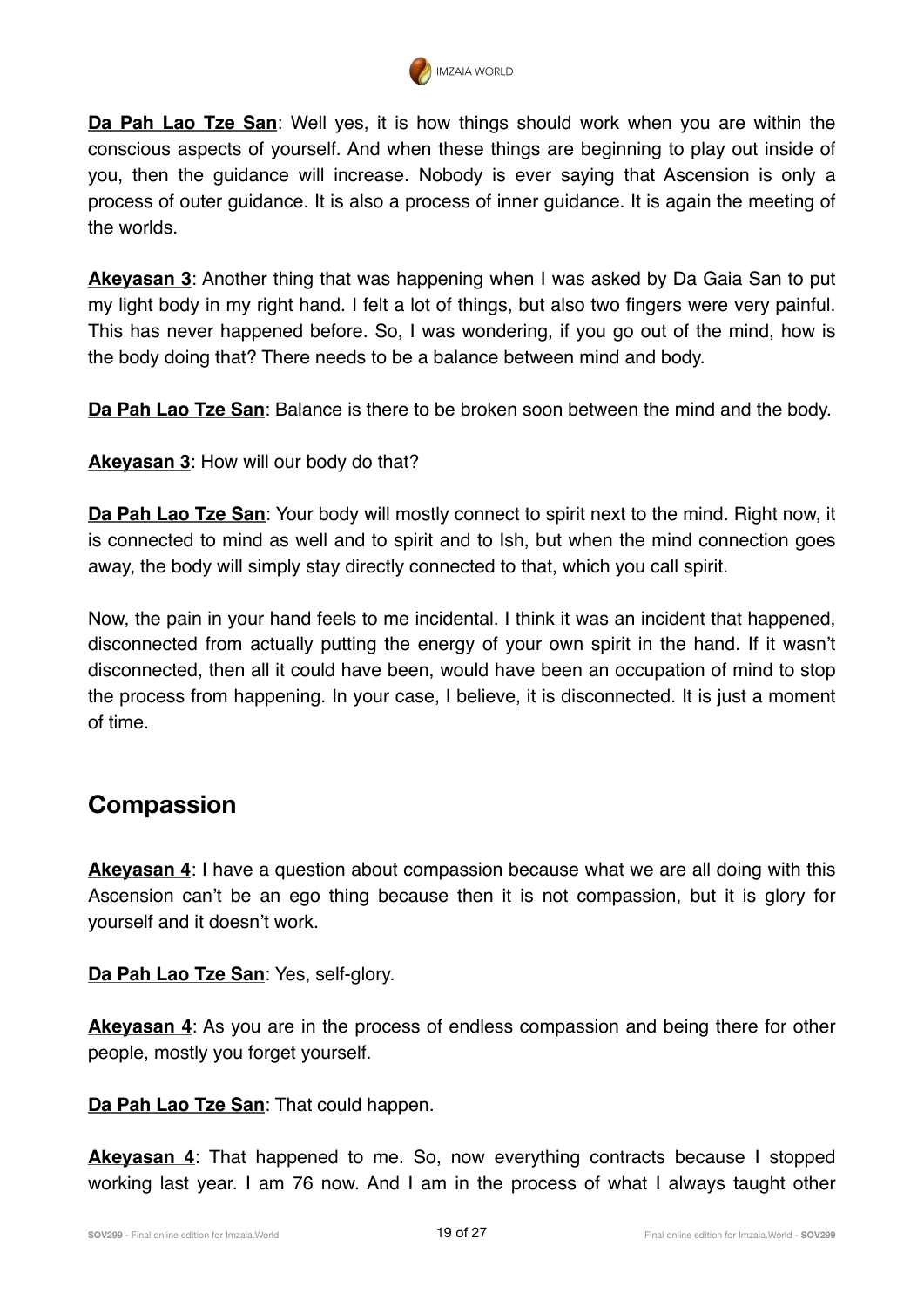

people, now teaching to myself. And that is very difficult because the interaction with other people is easy, is feeling what they are feeling. And so, it is easy to have a solution for them. But where is the solution for yourself?

**Da Pah Lao Tze San**: Where is it?

**Akeyasan 4**: I had suddenly a fear of death I never had before. It suddenly came up because I was always very busy with other people and I thought: Is that a distraction of myself or is it what I needed to do with other people to come to myself, to work on myself now?

**Da Pah Lao Tze San**: Your question would be?

**Akeyasan 4**: How do I overcome the fear of physical death?

**Da Pah Lao Tze San**: First of all, death is an illusion.

**Akeyasan 4**: Yes, I know, but that is theory and practice.

**Da Pah Lao Tze San**: That means that you do not have to choose for it. So, instead of choosing for death – otherwise you would not fear it – you can choose for other things. You have mentioned things. You talked about Ascension; you talked about compassion; you said helping other people. I believe that there is a great chance in your case that the idea that helping other people was forgetting yourself was a mental entry, was mind interfering with what you were doing. As that came in, and you dropped that a bit more and you are now faced with the contrast, you are tumbling down a spiral of mental thought that is now bringing you to the fear of death. If that continues, of course, things will start to manifest about that. However, I don't think that you are heading in this direction. First of all, because you are busy with the question already and you are aware that you are afraid, which makes things different, very much so.

My best advice to you would be to continue what you were doing before, rather than to go on with the change that you have been making lately because that change is what has caused – in my opinion – all of these things to come in and all of these things to happen, you see?

So, why did you make the change?

**Akeyasan 4**: In my life, I wanted to travel still and I always wanted to roam about, to travel without a goal. I never had the opportunity because I was always working; I was always bound to time. I wanted to go beyond time. I had a husband who was very psychic, and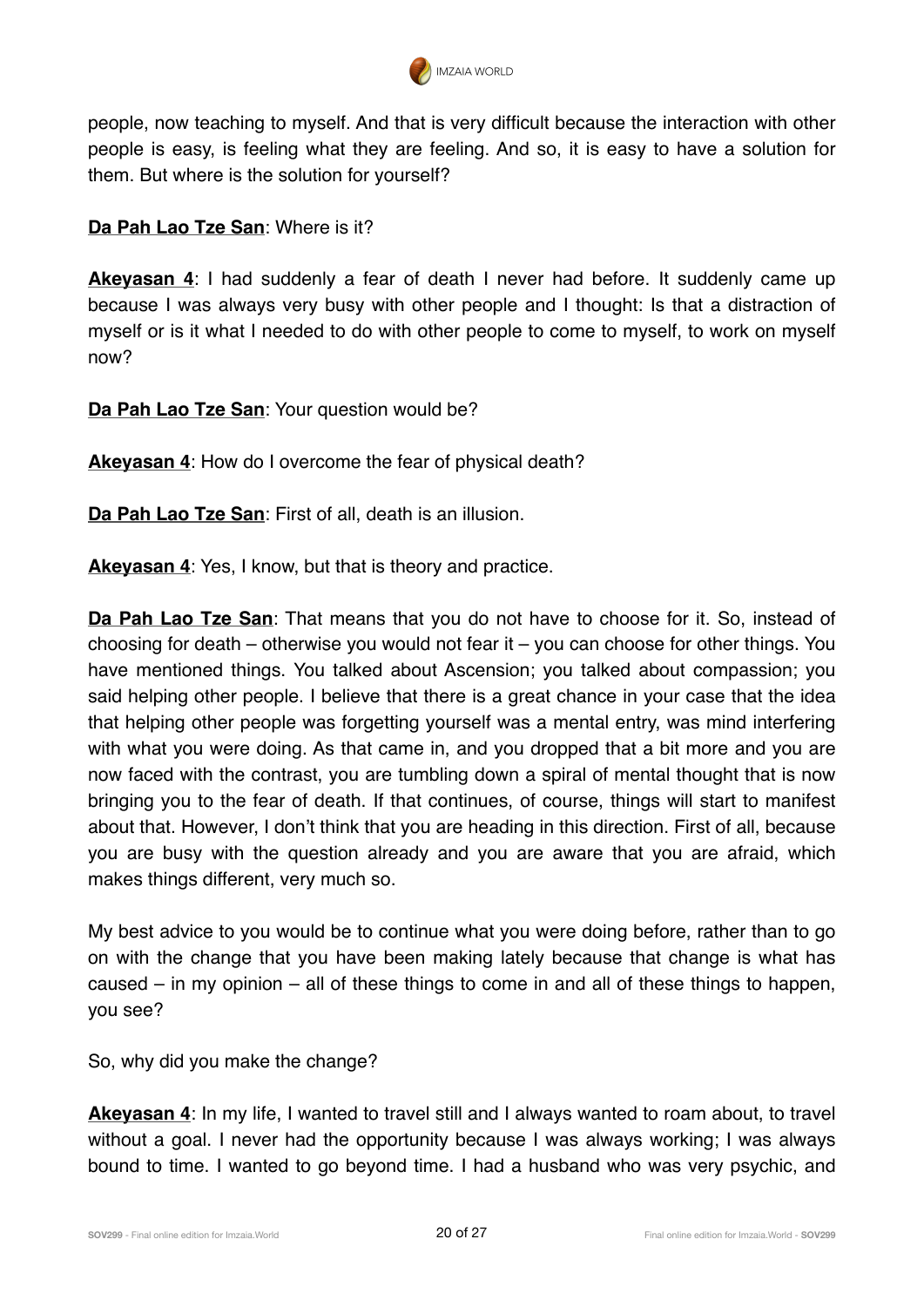

what you said about things you can see for Ascension, I saw with him. So, I know that it exists, but I always have that feeling of being insufficient for myself.

**Da Pah Lao Tze San**: Insufficient?

**Akeyasan 4**: Yes, that I am not good enough for that.

**Da Pah Lao Tze San:** Oh, no, listen, I completely hear you and I hear about your goals changing. I hear about the move from what you have done in your life, to travel and all of that. But I don't see that everything you are saying is in opposition to each other. I see that it can all be connected, all be combined, without a goal still.

**Akeyasan 4**: That is what I am looking for; the connection between all those things… But the loneliness comes in then.

**Da Pah Lao Tze San**: Yes, and the loneliness, again, having to do with the idea of separation. If I hear you speak, I would definitely start thinking about not just about how to connect these things – because that is an easy thing: wanting to travel, wanting to help, not feeling lonely; it all kind of fits together, but what is the bigger aspect? What is the bigger goal behind all of that? And now, everybody is going to think I am going to say, "Ascension," but it means something different for everyone else. So, what is the bigger goal for you behind all of that and the fear of death included in that?

#### **Freedom from Problems**

**Akeyasan 4**: Being part of the cosmos and a useful part.

**Da Pah Lao Tze San**: And who says that you are not?

**Akeyasan 4**: I would say, my ego.

**Da Pah Lao Tze San**: Why would you identify with a part of your personality that says that to you?

**Akeyasan 4**: I don't know. Because of the past maybe?

**Da Pah Lao Tze San**: Then why do you identify with the past? What past?

**Akeyasan 4**: Because in a cell form, it is still present. I fear all kinds of bad things, awkward things.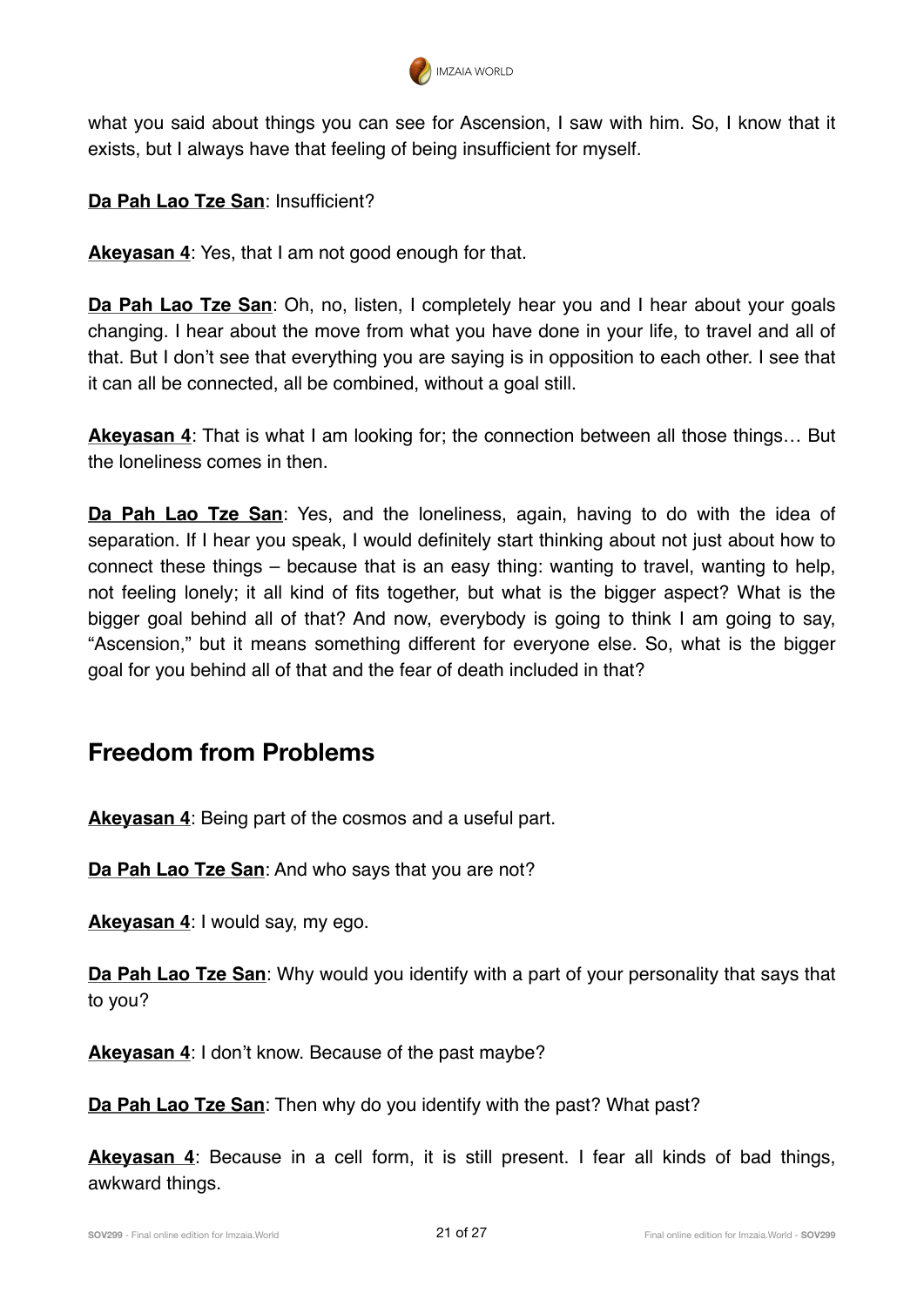

**Da Pah Lao Tze San**: Why would you identify with it? Why? Do you think it is interesting?

**Akeyasan 4**: No.

**Da Pah Lao Tze San**: So, why would you?

**Akeyasan 4**: I learned a lot of things. Taking that to the next level and the compassion, that is something I don't know how to do it. I know that every aspect is present to do it and I don't know how to do it.

**Da Pah Lao Tze San**: I do not believe that you do not know how to do it. I believe that your mind does not know how to do it.

**Akeyasan 4**: Yes, that is true.

**Da Pah Lao Tze San**: I believe that everything you are feeling or allowing yourself to be felt is part of that, is coming from that mental place. And I believe that if you just pull that away from everything, then everything you have just talked about (compassion, the fear of death, wanting to help, wanting to travel) all fits into one simple category called Life. Life. Fear of death is also part of the category of life if you are in a mental state.

**Akeyasan 4**: Yes, where there is fear, there is no love.

**Da Pah Lao Tze San**: So, actually, I believe – even though you will say differently – that you are truly sitting here without a problem in this moment.

**Akeyasan 4**: That is the best I heard my whole life!

**Da Pah Lao Tze San**: There you go. I believe that you sit here without a problem because everything you talk about is not happening now. It is all part of the past or some supposed future – you know, the death thing. Everything else is part of the past. The travel thing you are talking about is happening right now. You just keep that going. And the compassionate part, I don't think you have any problem with because that is already there.

So, maybe you have come to a point where, right now, you say that you want to do things without a goal, but I think you need to give yourself a goal. I don't think your goal needs to be 3D. I don't think that your goal needs to come from Earth. I think your goal needs to be directly from that deeper place of you. I believe that the worst thing that you (but then, at the same time, everyone else who sits here) can do, is to separate themselves right now and to not be connected.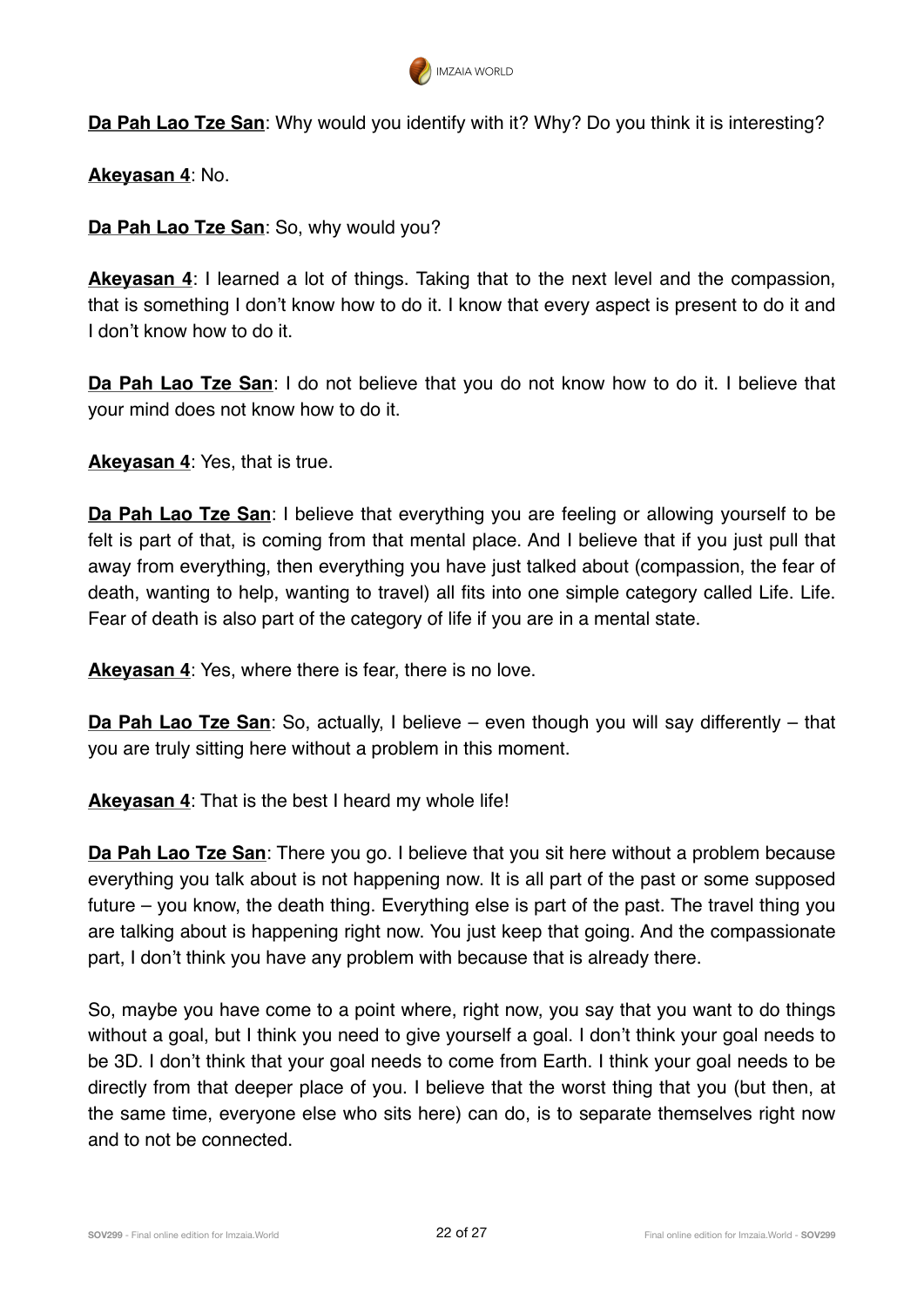

So, sweetheart, you hold all the answers in your own hands. You just have to work with it. The only reason why you are sitting here with me is because you want confirmation. You want to hear me say the things that you already know yourself and you already know what to do. Now, go and do them.

**Akeyasan 4**: Okay.

**Da Pah Lao Tze San**: No, really. You have six days!

**Akeyasan 4**: Until the 28th!

**Da Pah Lao Tze San**: Well, at that point, you should really start going for it. I don't say that anything would stop, but at that point... Let's just say that the specific thing about the 28<sup>th</sup> and the days leading up to it, is that you literally have a chance to whatever you hold in your head, whatever you hold in your heart, whatever you hold in your belly in that period of time, in those few cycles, will really give you a kick on how to move forward. That is one of the unique times of this universe. So, just go and do it.

Thank you. Namaste.

#### **Masculine versus Feminine**

You must be as shocked to meet me as much as I am to meet you.

**Akeyasan 5**: Yes, that is true.

**Da Pah Lao Tze San**: Tell me, what can I do for you?

**Akeyasan 5**: I had a question. When Da Pah Ekara San told [us] about the birth moment, there is a separation of the male and female. The experience of my life is now 53…

**Da Pah Lao Tze San**: Sorry, masculine and feminine, not male and female.

**Akeyasan 5**: Yes, masculine and feminine. My mind has been searching all my life for the part that has been lost.

**Da Pah Lao Tze San**: Probably. Like everyone else is, yes.

**Akeyasan 5**: Is there some hope that I will find it or that I will find some wholeness?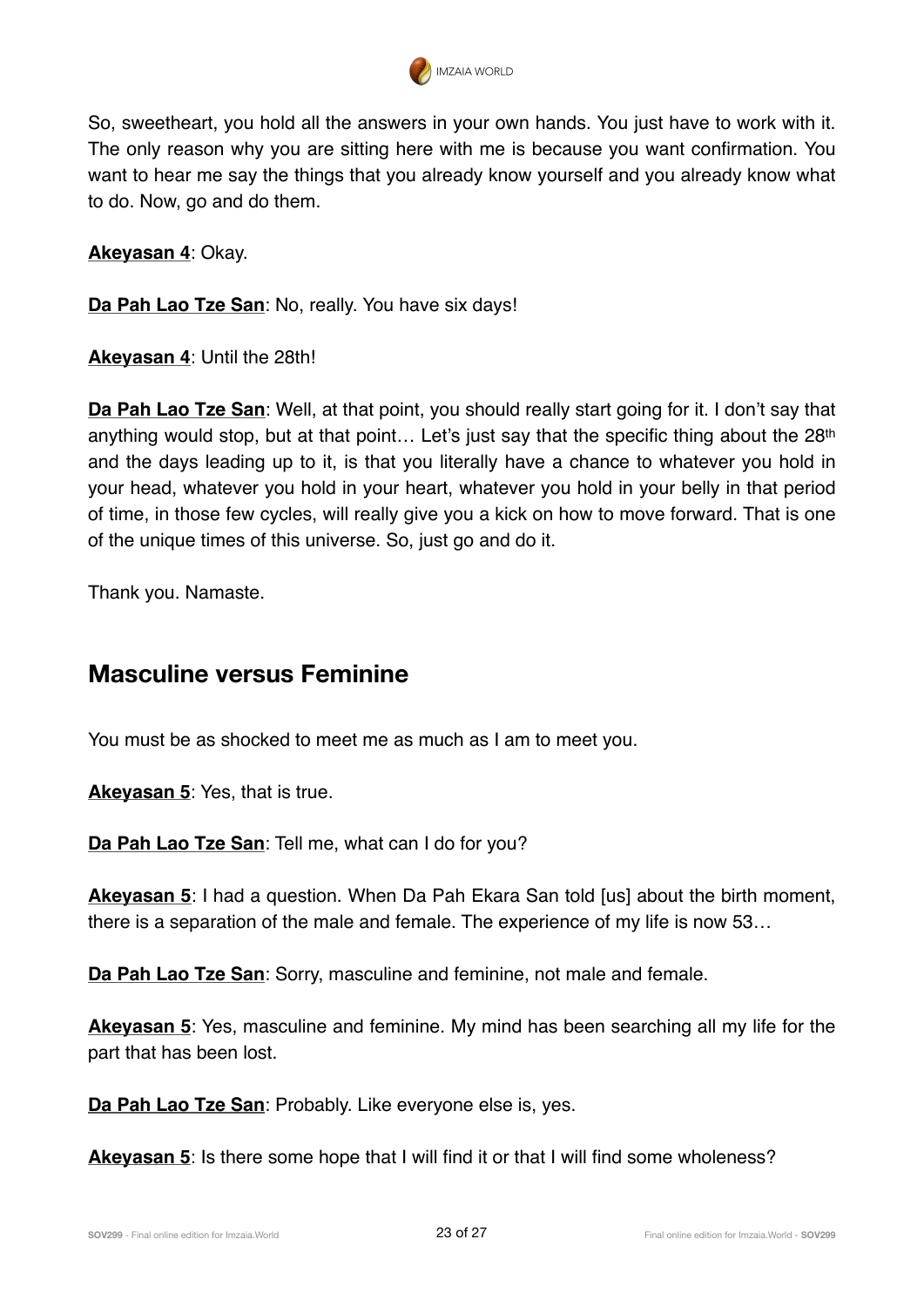

#### **Da Pah Lao Tze San**: No.

**Akeyasan 5**: Okay, good-bye!

**Da Pah Lao Tze San**: Kidding! Yes, of course. First of all, let me tell you this: when Da Pah Ekara San was speaking about the masculine and the feminine, you must know that what you call male and female are both playing out in the masculine. So, when we are talking about masculine and feminine, we are talking about the way mind works. So, when mind is in the masculine state, it creates the matrix. When mind is in the feminine state, it creates expansion, openness, the circle.

When you are in the matrix as a masculine entity, you are either going to become a male or a female, but both minds are locked into survival, so both are, therefore, masculine.

Is there any hope for you? I feel that you sit here quite integrated with these things. I feel that you sit here ready for the shift that inevitably is going to happen from the masculine to the feminine; therefore, beyond male or female and all of that integration. When that happens, the integration within the feminine automatically becomes complete. The feminine does not feel the separation. You could only say that by cutting the feminine in half, the masculine is created. Therefore, it must cut itself in half into male and female, and then males cut themselves in half into straight and gay, and the females do the same thing, and they get fetishes and then you get television. That is how the internet makes its money.

But I tell you, when you override that initial separation, then what you feel, is the total wholeness. At this point, I could not tell you whether you are operating with a male mind or with a female mind. I can see that that is kind of in balance right now, and that is as much as you have been able to do with that. The answer is not by simply continuing to explore that, but now take that again to a larger level.

#### **Fed Up with Mind**

**Akeyasan 5**: When you said, who made the choice for initiation, my finger started to go up, but my mind took it down again because maybe, it is not true. This doubt is always present. I am fed up with the mind.

**Da Pah Lao Tze San:** It is a good time to be fed up with it this day and age. Imagine if it was the 1700s and I had to say, "Well, in 2011, mate!"

**Akeyasan 5**: You have to wait.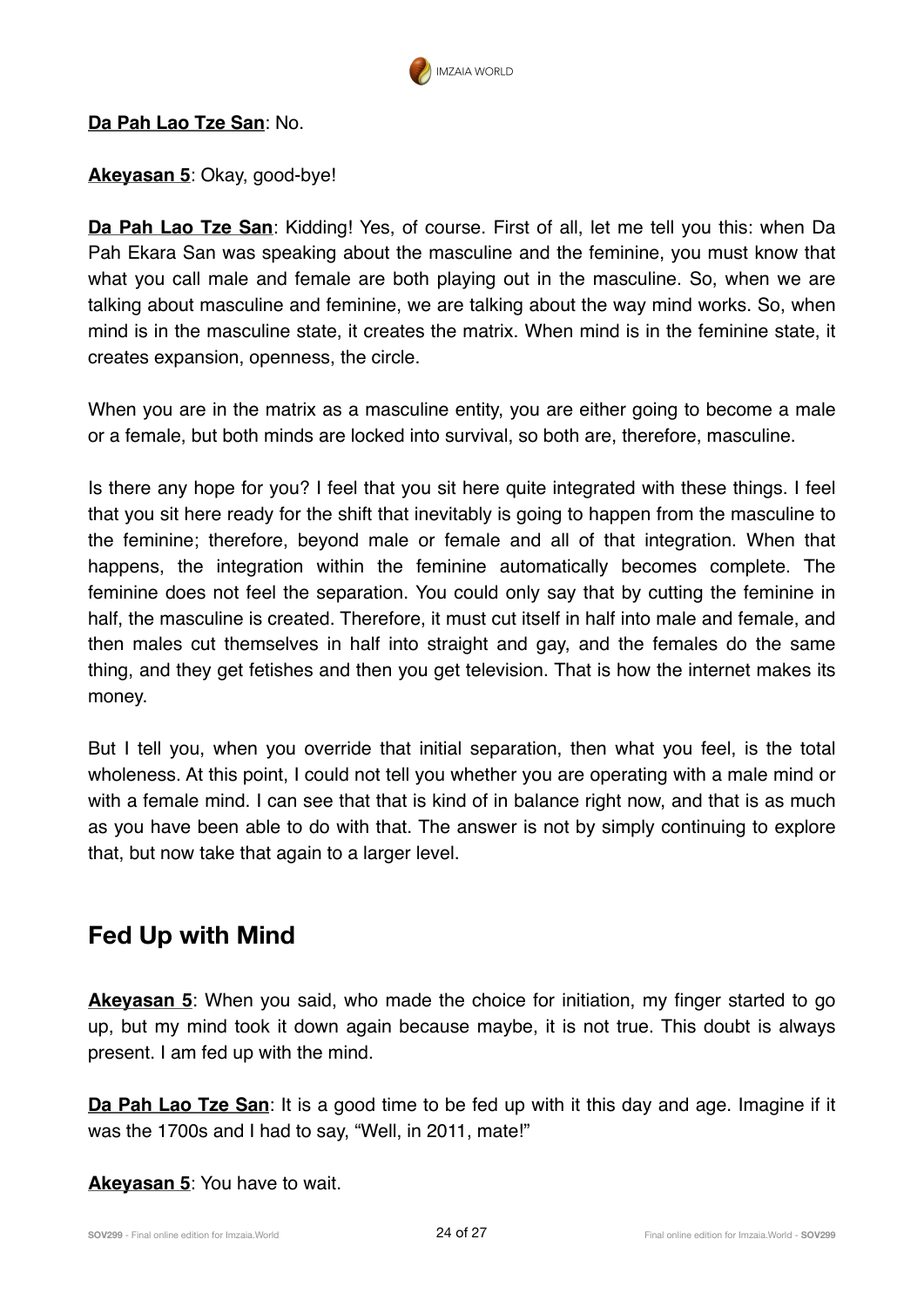

**Da Pah Lao Tze San**: Of course, you could have overridden it even back then, but now it is a natural event that is taking place. But I hear you when you say that you felt the finger go up, but the mind made the finger go down. It is the same thing that Da Christine San was talking about earlier. It is what burns here [Akene] and then what stops you here [mind].

I can't tell you much more about that, except: you know what to do if you are serious and you know that it no longer is a sort of abstract in your life. There are physical potentials of actually doing this. There are... You are here right now. There are other places... I am not talking about this place; I am talking about this experience. You are here right now and, obviously, these seminars that these people do and I am thrown into are made, created, to inform you about what is possible, but you will always have to remember that these things can take you as far as they can take you. Information can take you as far as it can take you. Eventually, there is going to have to be the step that goes as follows: I say goodbye and I say hello (could be a song). Once that happens and once you have said hello and once that path is starting, then there comes the point that you end up with direct tuition, like some of these people here have, direct tuition. And at that point, the most private, intense time of your life kicks into gear – well, not so private perhaps, but intense – where you really cut away, every day, more and more of yourself, until all that is left is the real you, not Da Frank San, not the age, not the experience, not the past, just you, you see?

Again, as I already said at the beginning of my time here, that is a very private choice, a very personal choice that nobody can make, except for yourself.

Now, you mustn't think that every question throughout history is going to be answered like this. This is a place where we are supposed to be focusing today on Ascension, so that is why you came together. Whoever has raised their finger or not, everyone who is here today – and I will say, everyone who connects to these words today and everyone who has ever connected to the work of Ascended Beings, have the potential and the ability to ascend.

It is easier than you think, I mean easier in the sense that you just have to say 'yes' to it and then you have to take the steps for it. Then things go all over the place. Things happen that you never expected would happen and things don't happen that you expected would happen. Then all of that turns around again and again and again and again, until you are completely mad.

#### **Akeyasan 5**: That is nice!

**Da Pah Lao Tze San**: All I can tell you is: look within. Look within yourself; take the time in the coming days, hours, whatever, to really decide what you want because we are not getting younger!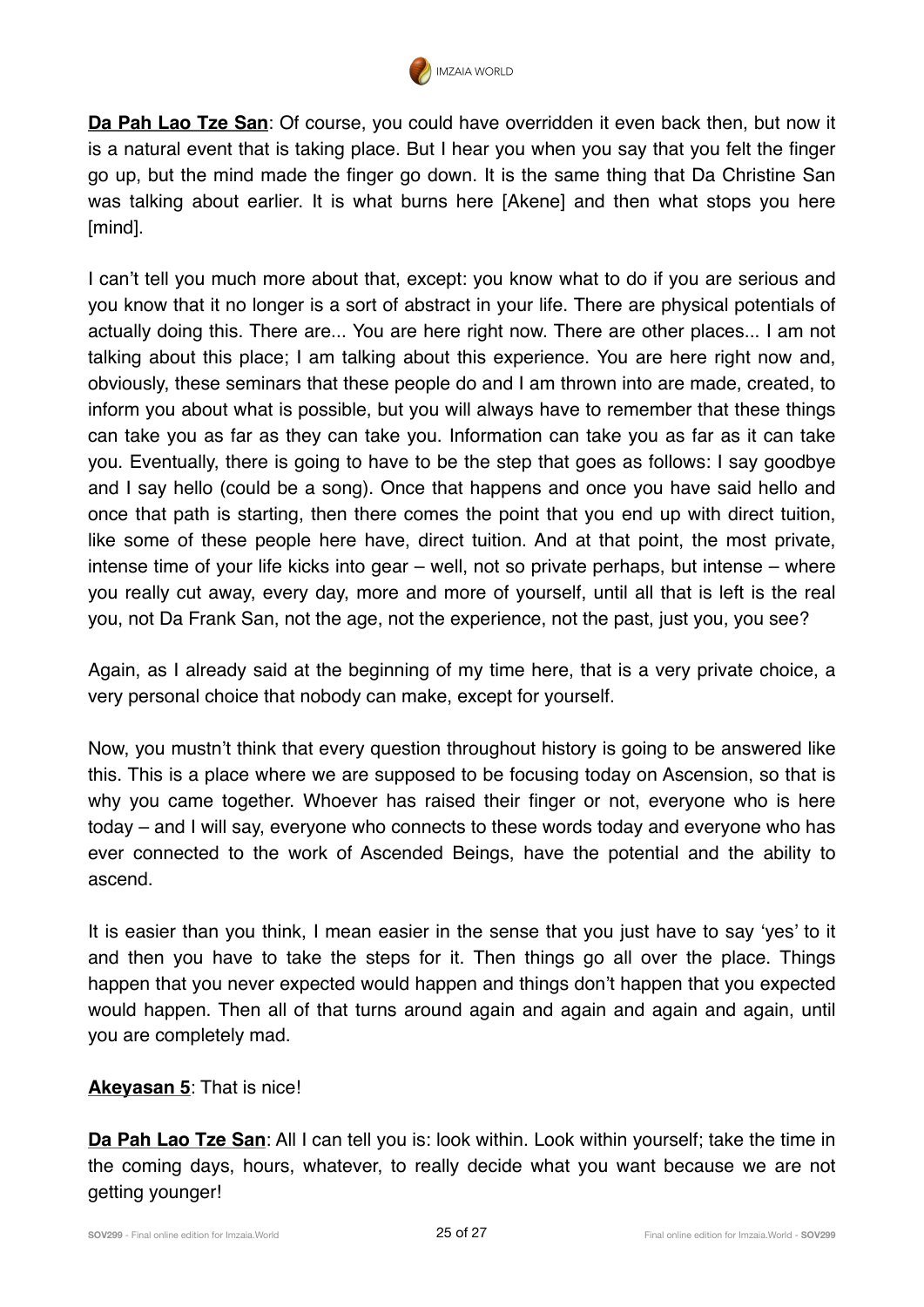

Are there other topics you want to talk about?

## **Tonality**

**Akeyasan 5**: There is one word going through my mind and that is tonality. It will end up or grow toward tonality, everything…

**Da Pah Lao Tze San**: The universe. Yes, with everything that is happening.

**Akeyasan 5**: That means that we will interact in a totally different manner. Would we notice?

**Da Pah Lao Tze San**: I believe that there are those that will notice and there are those that won't notice, at first anyway. And then there are those that will pretend that they won't notice. Yes, it will be a completely different universe because, as Da Pah Ekara San was explaining here earlier today, no longer will you be tied into the actual matrix processor that does it all for you – an artificial intelligence if you will. I believe you, Pahdasan'ka, know a lot about that artificial intelligence.

**Da Pahdasan'ka Barak Solarys San**: Yes, it is a fascinating subject.

**Da Pah Lao Tze San**: So, when that falls away, the first thing this creator now will do, is to recreate what was already there. That is what was explained with the square inside of the circle. At that point, however, it becomes possible to erase the mind, and that is about the time ahead. That is when tonality will start to unfold, and then you will begin to see the differences. But with mind in place, a full tonal field cannot be experienced. Many people believe that, but it is not true. With partial mind in place, a partial tonal field will be experienced.

It is simple, isn't it? It is interesting because here you all sit and you either do it or you don't. It is the simplest teaching ever given today; the simplest workshop ever given today. It is also the workshop that ties in the most with the past and the least with the future because I sit here now, talking to you in very similar ways than you probably would have seen before in the past. However, the idea is, after this 28<sup>th</sup> thing, to drastically change that and to open up into the direct experience of that, which you call Ascension. But that has to be a big 'yes' that is accompanied with that in order to make that happen.

How do you feel about all of this, friend?

**Akeyasan 5**: I get scared.